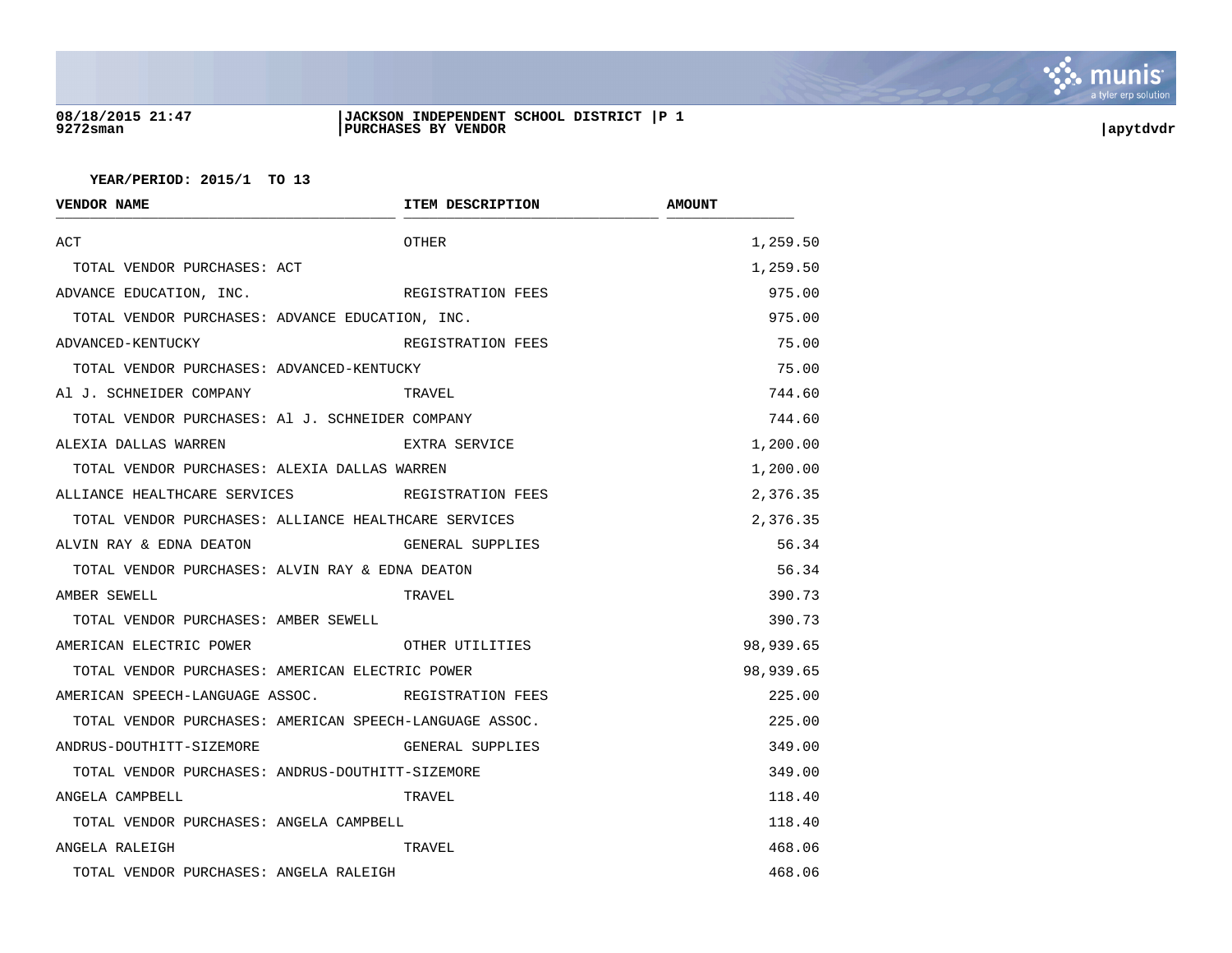

### **08/18/2015 21:47 |JACKSON INDEPENDENT SCHOOL DISTRICT |P 2 9272sman |PURCHASES BY VENDOR |apytdvdr**

| <b>VENDOR NAME</b>                                             | ITEM DESCRIPTION              | <b>AMOUNT</b>          |
|----------------------------------------------------------------|-------------------------------|------------------------|
| ANJANETTE DAVIDSON                                             | TRAVEL                        | 237.40                 |
| TOTAL VENDOR PURCHASES: ANJANETTE DAVIDSON                     |                               | 237.40                 |
| APEX LEARNING                                                  | OTHER                         | 3,475.00               |
| TOTAL VENDOR PURCHASES: APEX LEARNING                          |                               | 3,475.00               |
| APPLE COMPUTER<br>APPLE COMPUTER                               | SUPPLIES-TECHNOLOGY RELATED   | 41,991.60<br>22,585.88 |
| TOTAL VENDOR PURCHASES: APPLE COMPUTER                         |                               | 64,577.48              |
| AT&T<br>AT&T                                                   | OTHER UTILITIES<br>TELEPHONE  | 37.41<br>15,707.15     |
| TOTAL VENDOR PURCHASES: AT&T                                   |                               | 15,744.56              |
| BANK OF NEW YORK MELLON TRUST CO. N.A. INTEREST                |                               | 1,931.50               |
| TOTAL VENDOR PURCHASES: BANK OF NEW YORK MELLON TRUST CO. N.A. |                               | 1,931.50               |
| BANK OF NEW YORK TRUST CO., N.A. FOR DEBT SERVICE              |                               | 16,931.50              |
| TOTAL VENDOR PURCHASES: BANK OF NEW YORK TRUST CO., N.A.       |                               | 16,931.50              |
| BARNETT'S PLUMBING & HEATING                                   | OTHER REPAIRS AND MAINTENANCE | 1,446.85               |
| TOTAL VENDOR PURCHASES: BARNETT'S PLUMBING & HEATING           |                               | 1,446.85               |
| BATH COUNTY BOARD OF EDUCATION                                 | REGISTRATION FEES             | 500.00                 |
| TOTAL VENDOR PURCHASES: BATH COUNTY BOARD OF EDUCATION         |                               | 500.00                 |
| <b>BAVEL</b>                                                   | REGISTRATION FEES             | 395.00                 |
| TOTAL VENDOR PURCHASES: BAVEL                                  |                               | 395.00                 |
| BEVERLY SMITH, MSN, RN                                         | OTHER PROFESSIONAL SERVICES   | 504.00                 |
| TOTAL VENDOR PURCHASES: BEVERLY SMITH, MSN, RN                 |                               | 504.00                 |
| BLUEGRASS CASE CO.                                             | GENERAL SUPPLIES              | 61.00                  |
| TOTAL VENDOR PURCHASES: BLUEGRASS CASE CO.                     |                               | 61.00                  |
| BLUEGRASS SALES                                                | VEHICLE REPAIR & MAINT        | 1,204.14               |
| TOTAL VENDOR PURCHASES: BLUEGRASS SALES                        |                               | 1,204.14               |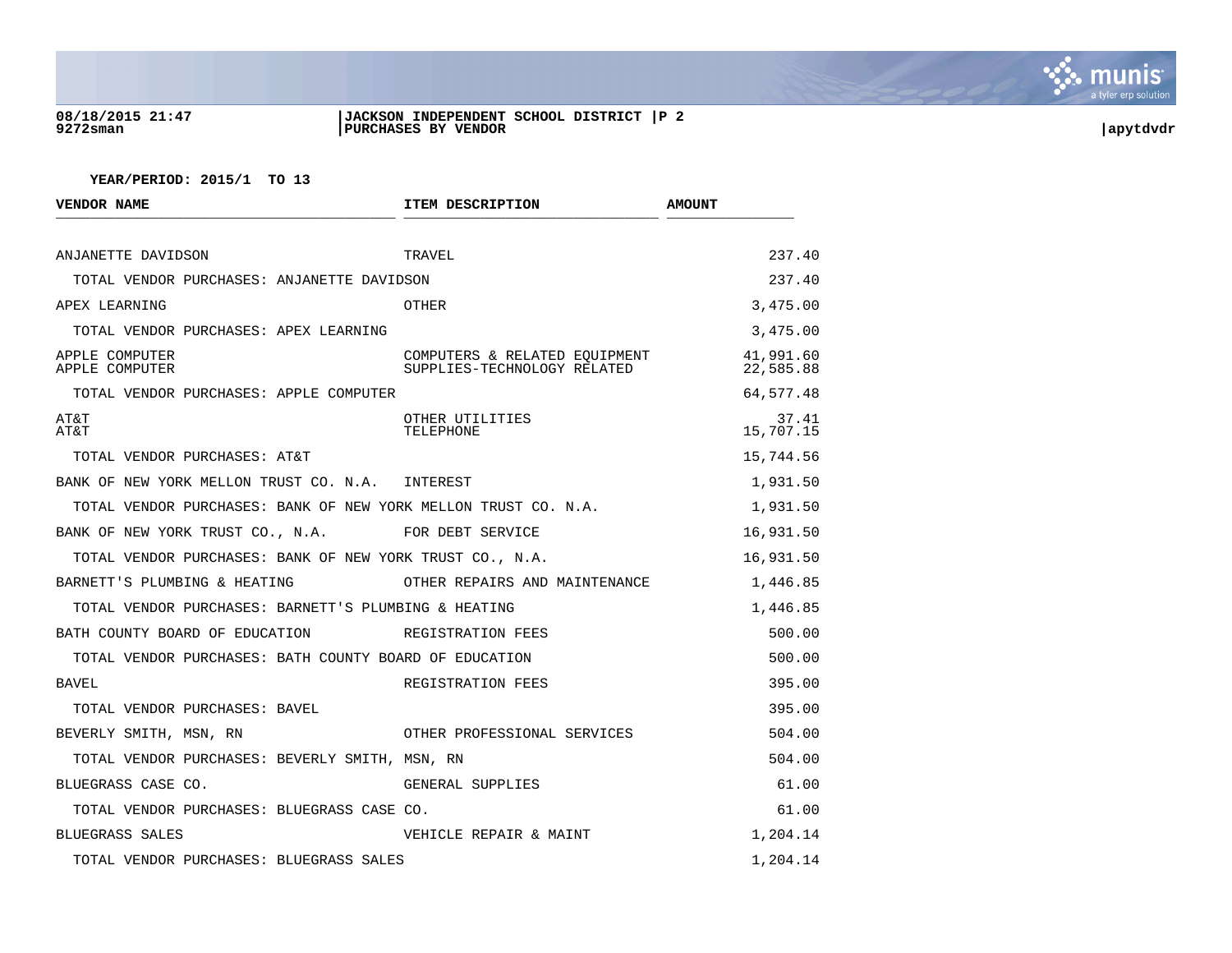

### **08/18/2015 21:47 |JACKSON INDEPENDENT SCHOOL DISTRICT |P 3 9272sman |PURCHASES BY VENDOR |apytdvdr**

| VENDOR NAME                                        | ITEM DESCRIPTION                                             | <b>AMOUNT</b>        |
|----------------------------------------------------|--------------------------------------------------------------|----------------------|
| BOBBY SPICER<br><b>BOBBY SPICER</b>                | <b>BUILDINGS</b><br>LAND & IMPROVEMENTS                      | 1,090.00<br>1,298.00 |
| TOTAL VENDOR PURCHASES: BOBBY SPICER               |                                                              | 2,388.00             |
| <b>BOOKSOURCE</b>                                  | GENERAL SUPPLIES                                             | 582.30               |
| TOTAL VENDOR PURCHASES: BOOKSOURCE                 |                                                              | 582.30               |
| BORDEN DAIRY OF KY                                 | FOOD                                                         | 17,855.68            |
| TOTAL VENDOR PURCHASES: BORDEN DAIRY OF KY         |                                                              | 17,855.68            |
| BRAINPOP LLC                                       | GENERAL SUPPLIES                                             | 380.00               |
| TOTAL VENDOR PURCHASES: BRAINPOP LLC               |                                                              | 380.00               |
| BREATHITT CO ATC                                   | REGISTRATION FEES                                            | 129.00               |
| TOTAL VENDOR PURCHASES: BREATHITT CO ATC           |                                                              | 129.00               |
| BREATHITT CO. TIRE SERVICE                         | VEHICLE REPAIR & MAINT                                       | 2,651.18             |
| TOTAL VENDOR PURCHASES: BREATHITT CO. TIRE SERVICE |                                                              | 2,651.18             |
| BREATHITT COUNTY ADVOCATE                          | NEWSPAPER ADVERTISING                                        | 300.00               |
| TOTAL VENDOR PURCHASES: BREATHITT COUNTY ADVOCATE  |                                                              | 300.00               |
| BREATHITT COUNTY CLERK<br>BREATHITT COUNTY CLERK   | REGISTRATION FEES<br>VEHICLE REPAIR & MAINT                  | 60.00<br>21.00       |
| TOTAL VENDOR PURCHASES: BREATHITT COUNTY CLERK     |                                                              | 81.00                |
| BREATHITT MECHANICAL<br>BREATHITT MECHANICAL       | HVAC/ELECTRIC REPAIR & MAINT.<br>OTHER PROFESSIONAL SERVICES | 156.00<br>240.00     |
| TOTAL VENDOR PURCHASES: BREATHITT MECHANICAL       |                                                              | 396.00               |
| BRENDA BEGLEY BUNTIN                               | TRAVEL                                                       | 120.80               |
| TOTAL VENDOR PURCHASES: BRENDA BEGLEY BUNTIN       |                                                              | 120.80               |
| CAREER CRUISING                                    | TESTS                                                        | 966.60               |
| TOTAL VENDOR PURCHASES: CAREER CRUISING            |                                                              | 966.60               |
| CARLA R. GAYHEART<br>CARLA R. GAYHEART             | EXTRA SERVICE<br>REGISTRATION FEES                           | 5,520.00<br>8,096.00 |
| TOTAL VENDOR PURCHASES: CARLA R. GAYHEART          |                                                              | 13,616.00            |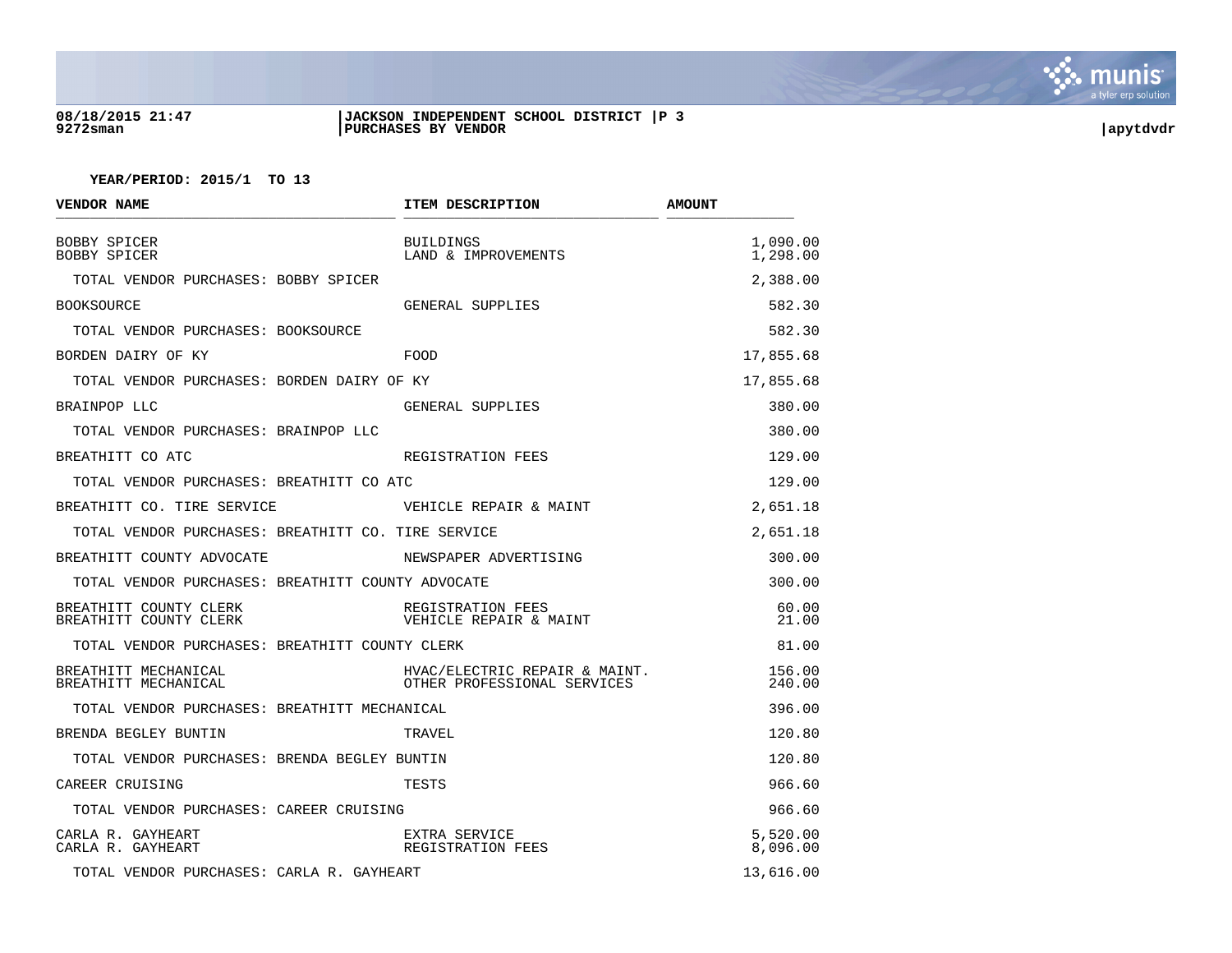

## **08/18/2015 21:47 |JACKSON INDEPENDENT SCHOOL DISTRICT |P 4 9272sman |PURCHASES BY VENDOR |apytdvdr**

| VENDOR NAME                                                             | ITEM DESCRIPTION                                          | <b>AMOUNT</b>              |
|-------------------------------------------------------------------------|-----------------------------------------------------------|----------------------------|
| CARNEGIE LEARNING, INC.                                                 | OTHER                                                     | 1,080.00                   |
| TOTAL VENDOR PURCHASES: CARNEGIE LEARNING, INC.                         |                                                           | 1,080.00                   |
| CECIL RILEY<br>CECIL RILEY                                              | DRUG TESTING<br>TRAVEL                                    | 80.00<br>108.80            |
| TOTAL VENDOR PURCHASES: CECIL RILEY                                     |                                                           | 188.80                     |
| CENTRAL KENTUCKY PSYCHOLOGICAL SERVICES OTHER PROFESSIONAL SERVICES     |                                                           | 1,330.00                   |
| TOTAL VENDOR PURCHASES: CENTRAL KENTUCKY PSYCHOLOGICAL SERVICES         |                                                           | 1,330.00                   |
| CENTRAL RESTAURANT PRODUCTS                                             | INSTRUCTIONAL EOUIPMENT                                   | 3,607.15                   |
| TOTAL VENDOR PURCHASES: CENTRAL RESTAURANT PRODUCTS                     |                                                           | 3,607.15                   |
| CENTURYLINK COMMUNICATIONS, LLC<br>CENTURYLINK COMMUNICATIONS, LLC      | OTHER UTILITIES<br>TELEPHONE                              | 9.68<br>147.45             |
| TOTAL VENDOR PURCHASES: CENTURYLINK COMMUNICATIONS, LLC                 |                                                           | 157.13                     |
| CHAD RUDD                                                               | REGISTRATION FEES                                         | 300.00                     |
| TOTAL VENDOR PURCHASES: CHAD RUDD                                       |                                                           | 300.00                     |
| CHALLENGER LEARNING CTR OF KY                                           | OTHER                                                     | 1,116.50                   |
| TOTAL VENDOR PURCHASES: CHALLENGER LEARNING CTR OF KY                   |                                                           | 1,116.50                   |
| CHARLES JEFFREY COOTS<br>CHARLES JEFFREY COOTS<br>CHARLES JEFFREY COOTS | GENERAL SUPPLIES<br>SUPPLIES-TECHNOLOGY RELATED<br>TRAVEL | 84.79<br>19.99<br>1,588.59 |
| TOTAL VENDOR PURCHASES: CHARLES JEFFREY COOTS                           |                                                           | 1,693.37                   |
| CHENOWETH LAW OFFICE                                                    | LEGAL SERVICES                                            | 576.49                     |
| TOTAL VENDOR PURCHASES: CHENOWETH LAW OFFICE                            |                                                           | 576.49                     |
| CHERI ARROWOOD                                                          | GENERAL SUPPLIES                                          | 83.57                      |
| TOTAL VENDOR PURCHASES: CHERI ARROWOOD                                  |                                                           | 83.57                      |
| CHRISTINE HUDSON<br>CHRISTINE HUDSON                                    | TRAVEL<br>TRAVEL - OUT OF DISTRICT                        | 41.60<br>60.80             |
| TOTAL VENDOR PURCHASES: CHRISTINE HUDSON                                |                                                           | 102.40                     |
| CINGULAR WIRELESS                                                       | TELEPHONE                                                 | 2,971.70                   |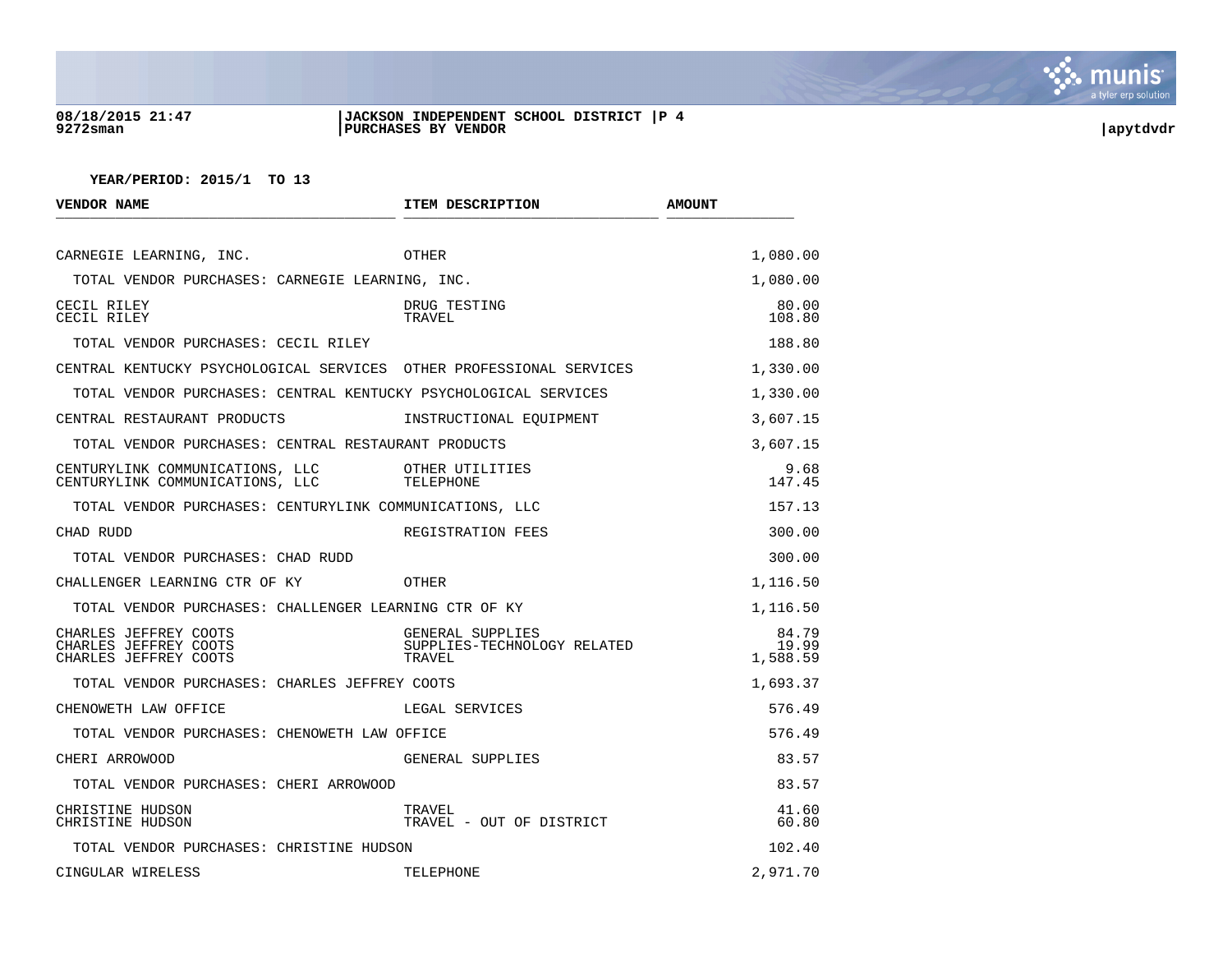

## **08/18/2015 21:47 |JACKSON INDEPENDENT SCHOOL DISTRICT |P 5 9272sman |PURCHASES BY VENDOR |apytdvdr**

| <b>VENDOR NAME</b>                                                                                                                       | ITEM DESCRIPTION                                                                    | <b>AMOUNT</b>      |
|------------------------------------------------------------------------------------------------------------------------------------------|-------------------------------------------------------------------------------------|--------------------|
| TOTAL VENDOR PURCHASES: CINGULAR WIRELESS                                                                                                |                                                                                     | 2,971.70           |
| CINTAS FIRE PROTECTION LOCKBOX 636525 OTHER PROFESSIONAL SERVICES<br>CINTAS FIRE PROTECTION LOCKBOX 636525 OTHER REPAIRS AND MAINTENANCE |                                                                                     | 914.63<br>255.62   |
| TOTAL VENDOR PURCHASES: CINTAS FIRE PROTECTION LOCKBOX 636525                                                                            |                                                                                     | 1,170.25           |
| CITY OF JACKSON                                                                                                                          | GENERAL SUPPLIES                                                                    | 50.00              |
| TOTAL VENDOR PURCHASES: CITY OF JACKSON                                                                                                  |                                                                                     | 50.00              |
| COMMEMORATIVE BRANDS, INC                                                                                                                | GENERAL SUPPLIES                                                                    | 377.79             |
| TOTAL VENDOR PURCHASES: COMMEMORATIVE BRANDS, INC                                                                                        |                                                                                     | 377.79             |
| COMMONWEALTH RISK SOLUTIONS LTD REGISTRATION FEES                                                                                        |                                                                                     | 268.75             |
| TOTAL VENDOR PURCHASES: COMMONWEALTH RISK SOLUTIONS LTD                                                                                  |                                                                                     | 268.75             |
| CONTRACT PAPER GROUP, INC.                                                                                                               | GENERAL SUPPLIES                                                                    | 4,637.50           |
| TOTAL VENDOR PURCHASES: CONTRACT PAPER GROUP, INC.                                                                                       |                                                                                     | 4,637.50           |
| D&P TEXT                                                                                                                                 | GENERAL SUPPLIES                                                                    | 994.79             |
| TOTAL VENDOR PURCHASES: D&P TEXT                                                                                                         |                                                                                     | 994.79             |
| D-C ELEVATOR CO., INC.<br>D-C ELEVATOR CO., INC.                                                                                         | EOUIPMENT REPAIR & MAINT<br>OTHER PROFESSIONAL SERVICES                             | 313.00<br>641.82   |
| TOTAL VENDOR PURCHASES: D-C ELEVATOR CO., INC.                                                                                           |                                                                                     | 954.82             |
| DAVIDSON REPAIR & RADIATOR INC WEHICLE REPAIR & MAINT                                                                                    |                                                                                     | 5,200.29           |
| TOTAL VENDOR PURCHASES: DAVIDSON REPAIR & RADIATOR INC                                                                                   |                                                                                     | 5,200.29           |
| DELL COMPUTER CORPORATION                                                                                                                | INSTRUCTIONAL EOUIPMENT                                                             | 1,303.78           |
| TOTAL VENDOR PURCHASES: DELL COMPUTER CORPORATION                                                                                        |                                                                                     | 1,303.78           |
| DELL MARKETING, L.P.<br>DELL MARKETING, L.P.                                                                                             | COMPUTERS & RELATED EQUIPMENT<br>INSTRUCTIONAL EQUIPMENT<br>INSTRUCTIONAL EOUIPMENT | 3,469.06<br>508.71 |
| TOTAL VENDOR PURCHASES: DELL MARKETING, L.P.                                                                                             |                                                                                     | 3,977.77           |
| DEPENDABLE DATA INC                                                                                                                      | OTHER PRINTING                                                                      | 405.20             |
| TOTAL VENDOR PURCHASES: DEPENDABLE DATA INC                                                                                              |                                                                                     | 405.20             |
| DEREK WAYNE GOFF                                                                                                                         | EXTRA SERVICE                                                                       | 1,600.00           |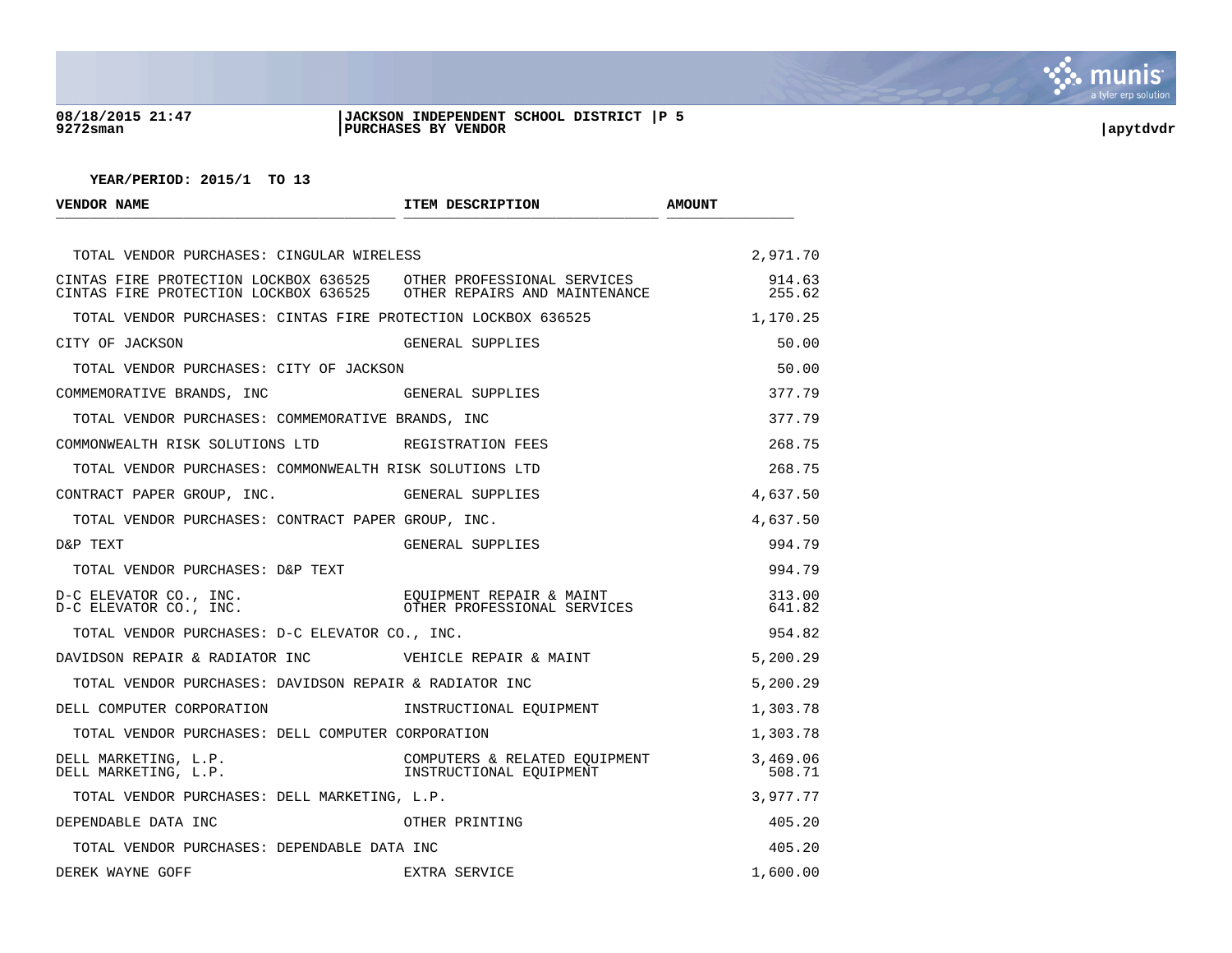

## **08/18/2015 21:47 |JACKSON INDEPENDENT SCHOOL DISTRICT |P 6 9272sman |PURCHASES BY VENDOR |apytdvdr**

| VENDOR NAME                                                                                                                                                                                   | ITEM DESCRIPTION                                             | <b>AMOUNT</b>                               |
|-----------------------------------------------------------------------------------------------------------------------------------------------------------------------------------------------|--------------------------------------------------------------|---------------------------------------------|
| TOTAL VENDOR PURCHASES: DEREK WAYNE GOFF                                                                                                                                                      |                                                              | 1,600.00                                    |
| DRUG TESTING CENTERS OF AMERICA DRUG TESTING                                                                                                                                                  |                                                              | 280.00                                      |
| TOTAL VENDOR PURCHASES: DRUG TESTING CENTERS OF AMERICA                                                                                                                                       |                                                              | 280.00                                      |
| $\begin{tabular}{llllll} \texttt{EAST KENTUCKY CHEMICAL, INC.} & & & \texttt{GENERAL SUPPLIES} \\ \texttt{EAST KENTUCKY CHEMICAL, INC.} & & & \texttt{INSTRUCTIONAL EQUIPMENT} \end{tabular}$ |                                                              | 3,480.47<br>559.00                          |
| TOTAL VENDOR PURCHASES: EAST KENTUCKY CHEMICAL, INC.                                                                                                                                          |                                                              | 4,039.47                                    |
| EASTERN KENTUCKY UNIVERSITY                                                                                                                                                                   | TRAVEL                                                       | 250.00                                      |
| TOTAL VENDOR PURCHASES: EASTERN KENTUCKY UNIVERSITY                                                                                                                                           |                                                              | 250.00                                      |
| EDMENTUM<br>EDMENTUM                                                                                                                                                                          | OTHER<br>REGISTRATION FEES                                   | 4,187.20<br>4,200.00                        |
| TOTAL VENDOR PURCHASES: EDMENTUM                                                                                                                                                              |                                                              | 8,387.20                                    |
| FIRST NATIONAL BANK<br>FIRST NATIONAL BANK                                                                                                                                                    | FOR DEBT SERVICE<br>INTEREST                                 | 109,110.11<br>18,746.23                     |
| TOTAL VENDOR PURCHASES: FIRST NATIONAL BANK                                                                                                                                                   |                                                              | 127,856.34                                  |
| FOLLETT LIBRARY BOOK CO.                                                                                                                                                                      | GENERAL SUPPLIES                                             | 1,000.00                                    |
| TOTAL VENDOR PURCHASES: FOLLETT LIBRARY BOOK CO.                                                                                                                                              |                                                              | 1,000.00                                    |
| FRYSCKY, INC.                                                                                                                                                                                 | TRAVEL                                                       | 40.00                                       |
| TOTAL VENDOR PURCHASES: FRYSCKY, INC.                                                                                                                                                         |                                                              | 40.00                                       |
| GABRIEL FIRST CORP.                                                                                                                                                                           | GENERAL SUPPLIES                                             | 307.45                                      |
| TOTAL VENDOR PURCHASES: GABRIEL FIRST CORP.                                                                                                                                                   |                                                              | 307.45                                      |
| GLOBAL INDUSTRIAL.COM                                                                                                                                                                         | COMPUTERS & RELATED EOUIPMENT                                | 1,089.56                                    |
| TOTAL VENDOR PURCHASES: GLOBAL INDUSTRIAL.COM                                                                                                                                                 |                                                              | 1,089.56                                    |
| GORDON FOOD SERVICE, INC.<br>GORDON FOOD SERVICE, INC.<br>GORDON FOOD SERVICE, INC.<br>GORDON FOOD SERVICE, INC.<br>GORDON FOOD SERVICE, INC.                                                 | FOOD<br>GENERAL SUPPLIES<br>HAULING OF COMMODITIES<br>TRAVEL | 118, 316. 44<br>9,765.46<br>308.16<br>23.04 |
| TOTAL VENDOR PURCHASES: GORDON FOOD SERVICE, INC.                                                                                                                                             |                                                              | 128,413.10                                  |
| GRIFFITH PLUMBING & HEATING<br>GRIFFITH PLUMBING & HEATING                                                                                                                                    | <b>BUILDINGS</b><br>EQUIPMENT REPAIR & MAINT                 | 1,570.28<br>1,997.17                        |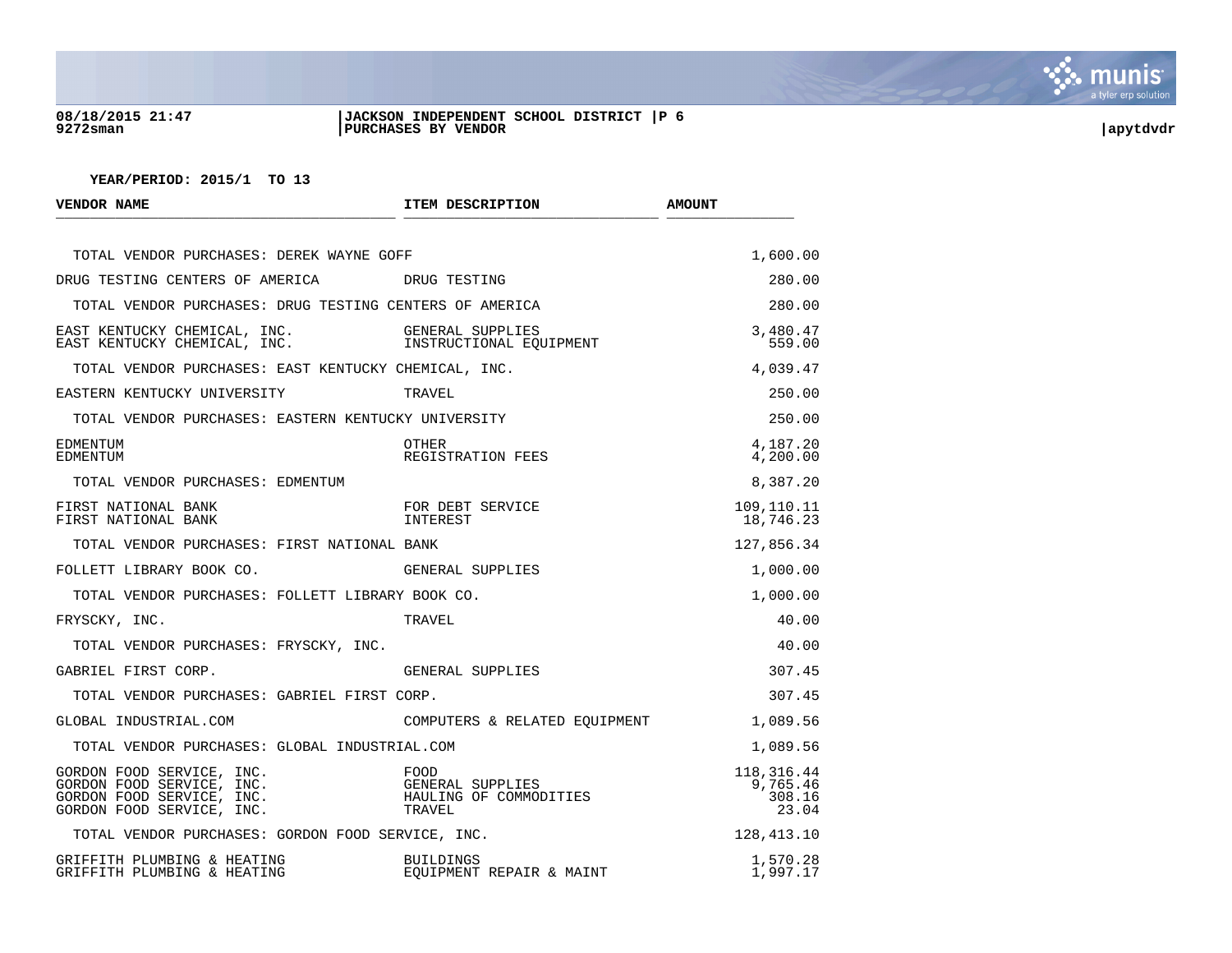

### **08/18/2015 21:47 |JACKSON INDEPENDENT SCHOOL DISTRICT |P 7 9272sman |PURCHASES BY VENDOR |apytdvdr**

| VENDOR NAME                                                                                                                                                                            | ITEM DESCRIPTION                                                                                                                                          | <b>AMOUNT</b>                                                  |
|----------------------------------------------------------------------------------------------------------------------------------------------------------------------------------------|-----------------------------------------------------------------------------------------------------------------------------------------------------------|----------------------------------------------------------------|
| GRIFFITH PLUMBING & HEATING<br>GRIFFITH PLUMBING & HEATING<br>GRIFFITH PLUMBING & HEATING<br>GRIFFITH PLUMBING & HEATING<br>GRIFFITH PLUMBING & HEATING<br>GRIFFITH PLUMBING & HEATING | GENERAL SUPPLIES<br>HVAC/ELECTRIC REPAIR & MAINT.<br>INSTRUCTIONAL EQUIPMENT<br>OTHER PROFESSIONAL SERVICES<br>OTHER REPAIRS AND MAINTENANCE<br>TELEPHONE | 4,382.84<br>7,043.18<br>988.00<br>478.63<br>3,395.00<br>205.00 |
| TOTAL VENDOR PURCHASES: GRIFFITH PLUMBING & HEATING                                                                                                                                    |                                                                                                                                                           | 20,060.10                                                      |
| HAWKES LEARNING SYSTEMS                                                                                                                                                                | GENERAL SUPPLIES                                                                                                                                          | 830.65                                                         |
| TOTAL VENDOR PURCHASES: HAWKES LEARNING SYSTEMS                                                                                                                                        |                                                                                                                                                           | 830.65                                                         |
| HCTC/LEES COLLEGE CAMPUS                                                                                                                                                               | REGISTRATION FEES                                                                                                                                         | 11,411.50                                                      |
| TOTAL VENDOR PURCHASES: HCTC/LEES COLLEGE CAMPUS                                                                                                                                       |                                                                                                                                                           | 11,411.50                                                      |
| HEARTLAND PAYMENT SYSTEMS, INC. REGISTRATION FEES                                                                                                                                      |                                                                                                                                                           | 555.00                                                         |
| TOTAL VENDOR PURCHASES: HEARTLAND PAYMENT SYSTEMS, INC.                                                                                                                                |                                                                                                                                                           | 555.00                                                         |
| HILLYARD<br>HILLYARD                                                                                                                                                                   | EQUIPMENT REPAIR & MAINT<br>GENERAL SUPPLIES                                                                                                              | 311.79<br>4,737.88                                             |
| TOTAL VENDOR PURCHASES: HILLYARD                                                                                                                                                       |                                                                                                                                                           | 5,049.67                                                       |
| HOBY REGISTRATION                                                                                                                                                                      | REGISTRATION FEES                                                                                                                                         | 45.00                                                          |
| TOTAL VENDOR PURCHASES: HOBY REGISTRATION                                                                                                                                              |                                                                                                                                                           | 45.00                                                          |
| HPS, LLC                                                                                                                                                                               | REGISTRATION FEES                                                                                                                                         | 1,245.46                                                       |
| TOTAL VENDOR PURCHASES: HPS, LLC                                                                                                                                                       |                                                                                                                                                           | 1,245.46                                                       |
| HUNTINGTON NATIONAL BANK<br>HUNTINGTON NATIONAL BANK                                                                                                                                   | INTEREST<br>REDEMPTION OF PRINCIPAL                                                                                                                       | 117.72<br>27,335.09                                            |
| TOTAL VENDOR PURCHASES: HUNTINGTON NATIONAL BANK                                                                                                                                       |                                                                                                                                                           | 27,452.81                                                      |
| HUTCH AUTOMOTIVE                                                                                                                                                                       | GENERAL SUPPLIES                                                                                                                                          | 125.44                                                         |
| TOTAL VENDOR PURCHASES: HUTCH AUTOMOTIVE                                                                                                                                               |                                                                                                                                                           | 125.44                                                         |
| IGA JACKSON                                                                                                                                                                            | OPEN HOUSE/PARENT MTGS                                                                                                                                    | 91.97                                                          |
| TOTAL VENDOR PURCHASES: IGA JACKSON                                                                                                                                                    |                                                                                                                                                           | 91.97                                                          |
| IMAGING TECHNOLOGIES DIRECT LLC GENERAL SUPPLIES                                                                                                                                       |                                                                                                                                                           | 4,006.35                                                       |
| TOTAL VENDOR PURCHASES: IMAGING TECHNOLOGIES DIRECT LLC                                                                                                                                |                                                                                                                                                           | 4,006.35                                                       |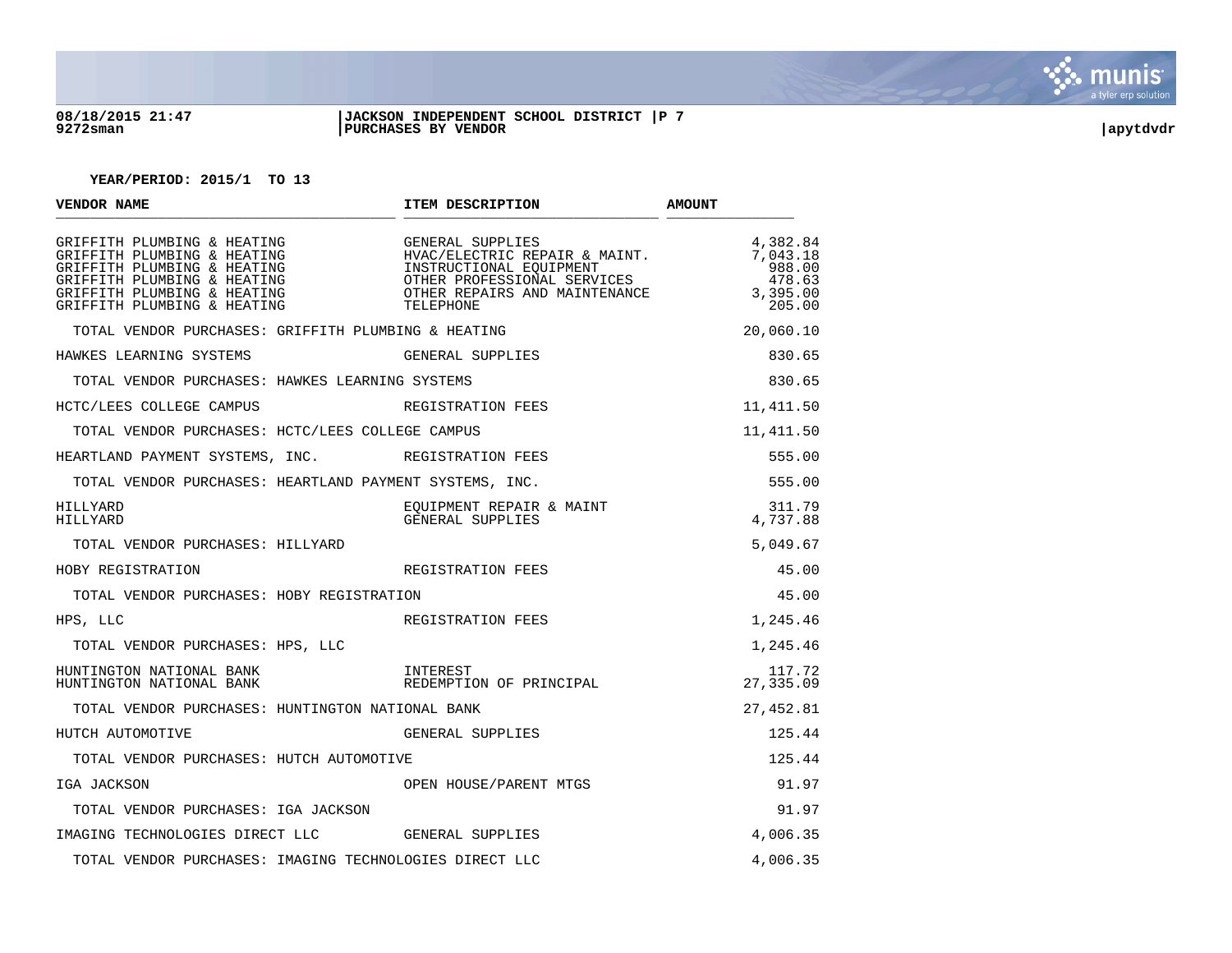

### **08/18/2015 21:47 |JACKSON INDEPENDENT SCHOOL DISTRICT |P 8 9272sman |PURCHASES BY VENDOR |apytdvdr**

| VENDOR NAME                                                                                                                                                                                                                                                                       | ITEM DESCRIPTION                                                   | <b>AMOUNT</b>                          |
|-----------------------------------------------------------------------------------------------------------------------------------------------------------------------------------------------------------------------------------------------------------------------------------|--------------------------------------------------------------------|----------------------------------------|
| INFINITE CAMPUS                                                                                                                                                                                                                                                                   | SUPPLIES-TECHNOLOGY RELATED                                        | 2,542.93                               |
| TOTAL VENDOR PURCHASES: INFINITE CAMPUS                                                                                                                                                                                                                                           |                                                                    | 2,542.93                               |
| INTEGRATED IMAGE, INC.                                                                                                                                                                                                                                                            | GENERAL SUPPLIES                                                   | 1,240.00                               |
| TOTAL VENDOR PURCHASES: INTEGRATED IMAGE, INC.                                                                                                                                                                                                                                    |                                                                    | 1,240.00                               |
| JACKSON CITY SCHOOLS ACTIVITY FUND GENERAL SUPPLIES<br>JACKSON CITY SCHOOLS ACTIVITY FUND GENERAL SUPPLIES<br>JACKSON CITY SCHOOLS ACTIVITY FUND OTHER PROFESSIONAL SERVICES<br>JACKSON CITY SCHOOLS ACTIVITY FUND REGISTRATION FEES<br>JACKSON CITY SCHOOLS ACTIVITY FUND TRAVEL |                                                                    | 359.22<br>316.63<br>3,329.00<br>357.00 |
| TOTAL VENDOR PURCHASES: JACKSON CITY SCHOOLS ACTIVITY FUND                                                                                                                                                                                                                        |                                                                    | 4,361.85                               |
| JACKSON CITY YEARBOOK FUND THE REGISTRATION FEES                                                                                                                                                                                                                                  |                                                                    | 175.00                                 |
| TOTAL VENDOR PURCHASES: JACKSON CITY YEARBOOK FUND                                                                                                                                                                                                                                |                                                                    | 175.00                                 |
|                                                                                                                                                                                                                                                                                   |                                                                    | 209.77<br>531.36                       |
| TOTAL VENDOR PURCHASES: JACKSON ELECTRIC SUPPLY                                                                                                                                                                                                                                   |                                                                    | 741.13                                 |
| JACKSON FIRE DEPARTMENT                                                                                                                                                                                                                                                           | OTHER PRINTING                                                     | 100.00                                 |
| TOTAL VENDOR PURCHASES: JACKSON FIRE DEPARTMENT                                                                                                                                                                                                                                   |                                                                    | 100.00                                 |
| JACKSON MUNICIPAL WATERWORKS WATER/SEWAGE                                                                                                                                                                                                                                         |                                                                    | 13,564.63                              |
| TOTAL VENDOR PURCHASES: JACKSON MUNICIPAL WATERWORKS                                                                                                                                                                                                                              |                                                                    | 13,564.63                              |
| JACKSON PARK AND RECREATION DEPT GENERAL SUPPLIES<br>JACKSON PARK AND RECREATION DEPT        INSTRUCTIONAL EQUIPMENT                                                                                                                                                              |                                                                    | 300.00<br>150.00                       |
| TOTAL VENDOR PURCHASES: JACKSON PARK AND RECREATION DEPT                                                                                                                                                                                                                          |                                                                    | 450.00                                 |
| JACKSON PHYSICAL THERAPY<br>JACKSON PHYSICAL THERAPY                                                                                                                                                                                                                              | OTHER PROFESSIONAL SERVICES<br>REGISTRATION FEES                   | 351.00<br>455.00<br>754.00<br>2,834.00 |
| TOTAL VENDOR PURCHASES: JACKSON PHYSICAL THERAPY                                                                                                                                                                                                                                  |                                                                    | 4,394.00                               |
| JACKSON TIMES - VOICE<br>JACKSON TIMES - VOICE                                                                                                                                                                                                                                    | GENERAL SUPPLIES<br>NEWSPAPER ADVERTISING<br>NEWSPAPER ADVERTISING | 50.00<br>1,939.00                      |
| TOTAL VENDOR PURCHASES: JACKSON TIMES - VOICE                                                                                                                                                                                                                                     |                                                                    | 1,989.00                               |
| JACKSON TRUE VALUE HARDWARE<br>JACKSON TRUE VALUE HARDWARE                                                                                                                                                                                                                        | GENERAL SUPPLIES<br>LAND & IMPROVEMEI<br>LAND & IMPROVEMENTS       | 4,339.75<br>39.55                      |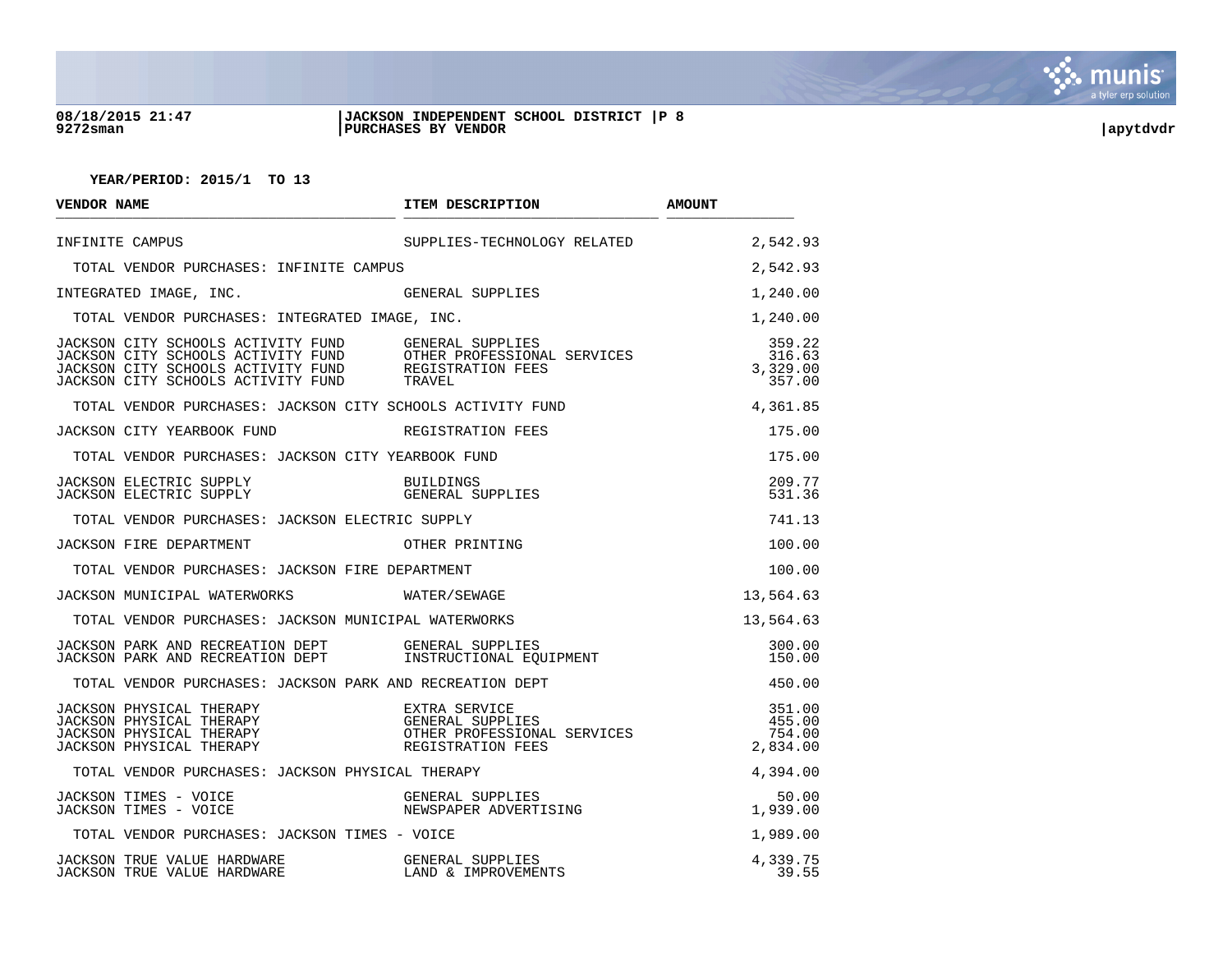

## **08/18/2015 21:47 |JACKSON INDEPENDENT SCHOOL DISTRICT |P 9 9272sman |PURCHASES BY VENDOR |apytdvdr**

| <b>VENDOR NAME</b>                                     | ITEM DESCRIPTION                      | <b>AMOUNT</b>      |
|--------------------------------------------------------|---------------------------------------|--------------------|
| TOTAL VENDOR PURCHASES: JACKSON TRUE VALUE HARDWARE    |                                       | 4,379.30           |
| JACKSON WHOLESALE COMPANY<br>JACKSON WHOLESALE COMPANY | FOOD<br>GENERAL SUPPLIES              | 1,402.56<br>187.25 |
| TOTAL VENDOR PURCHASES: JACKSON WHOLESALE COMPANY      |                                       | 1,589.81           |
| JAMES YOUNT                                            | GENERAL SUPPLIES                      | 1,043.25           |
| TOTAL VENDOR PURCHASES: JAMES YOUNT                    |                                       | 1,043.25           |
| <b>JAMON HALVAKSZ</b><br><b>JAMON HALVAKSZ</b>         | DRUG TESTING<br>OTHER                 | 50.00<br>300.00    |
| TOTAL VENDOR PURCHASES: JAMON HALVAKSZ                 |                                       | 350.00             |
| <b>JAXON FLOWERS</b>                                   | GENERAL SUPPLIES                      | 80.00              |
| TOTAL VENDOR PURCHASES: JAXON FLOWERS                  |                                       | 80.00              |
| JENNY WILEY THEATRE                                    | OTHER PROFESSIONAL SERVICES           | 600.00             |
| TOTAL VENDOR PURCHASES: JENNY WILEY THEATRE            |                                       | 600.00             |
| JIFFY MART                                             | DIESEL FUEL                           | 1,538.74           |
| TOTAL VENDOR PURCHASES: JIFFY MART                     |                                       | 1,538.74           |
| JOHN W. TURNER<br>JOHN W. TURNER                       | EXTRA SERVICE<br>TRAVEL               | 3,200.00<br>127.04 |
| TOTAL VENDOR PURCHASES: JOHN W. TURNER                 |                                       | 3,327.04           |
| JONES SCHOOL SUPPLY CO, INC                            | GENERAL SUPPLIES                      | 52.15              |
| TOTAL VENDOR PURCHASES: JONES SCHOOL SUPPLY CO, INC    |                                       | 52.15              |
| KAAC, INC.<br>KAAC, INC.                               | GENERAL SUPPLIES<br>REGISTRATION FEES | 65.00<br>875.00    |
| TOTAL VENDOR PURCHASES: KAAC, INC.                     |                                       | 940.00             |
| KARMIT BACK                                            | EXTRA SERVICE                         | 4,000.00           |
| TOTAL VENDOR PURCHASES: KARMIT BACK                    |                                       | 4,000.00           |
| KASA<br>KASA                                           | OTHER INSURANCE<br>REGISTRATION FEES  | 114.00<br>1,802.56 |
| TOTAL VENDOR PURCHASES: KASA                           |                                       | 1,916.56           |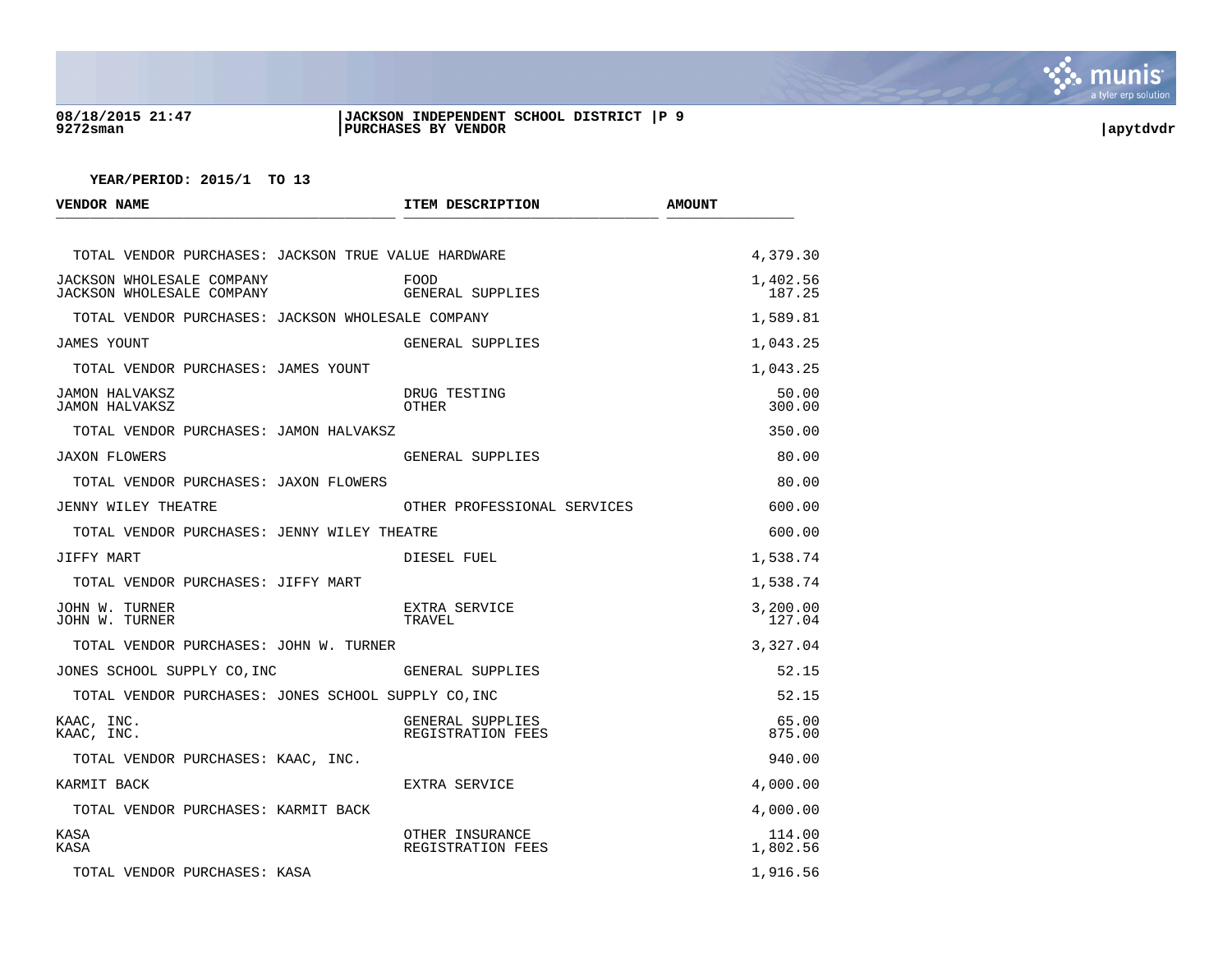

## **08/18/2015 21:47 |JACKSON INDEPENDENT SCHOOL DISTRICT |P 10 9272sman |PURCHASES BY VENDOR |apytdvdr**

| VENDOR NAME                                                                      | ITEM DESCRIPTION                                                               | <b>AMOUNT</b>              |
|----------------------------------------------------------------------------------|--------------------------------------------------------------------------------|----------------------------|
| KASC                                                                             | GENERAL SUPPLIES                                                               | 550.00                     |
| TOTAL VENDOR PURCHASES: KASC                                                     |                                                                                | 550.00                     |
| KASS                                                                             | REGISTRATION FEES                                                              | 1,250.00                   |
| TOTAL VENDOR PURCHASES: KASS                                                     |                                                                                |                            |
|                                                                                  |                                                                                | 1,250.00                   |
| KATHERINE REYNOLDS                                                               | TRAVEL                                                                         | 19.20                      |
| TOTAL VENDOR PURCHASES: KATHERINE REYNOLDS                                       |                                                                                | 19.20                      |
| KELSEY'S ON MAIN                                                                 | GENERAL SUPPLIES                                                               | 61.15                      |
| TOTAL VENDOR PURCHASES: KELSEY'S ON MAIN                                         |                                                                                | 61.15                      |
| KENTUCKY COMMUNITY EDUCATION ASSOCIATION OTHER PROFESSIONAL SERVICES             |                                                                                | 50.00                      |
| TOTAL VENDOR PURCHASES: KENTUCKY COMMUNITY EDUCATION ASSOCIATION                 |                                                                                | 50.00                      |
| KENTUCKY CRYSTAL WATER COMPANY WATER/SEWAGE                                      |                                                                                | 158.00                     |
| TOTAL VENDOR PURCHASES: KENTUCKY CRYSTAL WATER COMPANY                           |                                                                                | 158.00                     |
| KENTUCKY DATA SEAM INITIATIVE                                                    | REGISTRATION FEES                                                              | 3,198.00                   |
| TOTAL VENDOR PURCHASES: KENTUCKY DATA SEAM INITIATIVE                            |                                                                                | 3,198.00                   |
| KENTUCKY SCHOOL BOARDS ASSOCIATION<br>KENTUCKY SCHOOL BOARDS ASSOCIATION         | OTHER INSURANCE<br>REGISTRATION FEES                                           | 289.12<br>6,311.72         |
| TOTAL VENDOR PURCHASES: KENTUCKY SCHOOL BOARDS ASSOCIATION                       |                                                                                | 6,600.84                   |
| KENTUCKY SCHOOL NUTRITION ASSOCIATION REGISTRATION FEES                          |                                                                                | 450.00                     |
| TOTAL VENDOR PURCHASES: KENTUCKY SCHOOL NUTRITION ASSOCIATION                    |                                                                                | 450.00                     |
| KENTUCKY STATE TREASURER<br>KENTUCKY STATE TREASURER<br>KENTUCKY STATE TREASURER | KTRS EMPLOYER CONTRIBUTION<br>OTHER PROFESSIONAL SERVICES<br>REGISTRATION FEES | 697.99<br>100.00<br>650.00 |
| TOTAL VENDOR PURCHASES: KENTUCKY STATE TREASURER                                 |                                                                                | 1,447.99                   |
| KEY COVINGTON DOUTHITT                                                           | EXTRA SERVICE                                                                  | 1,000.00                   |
| TOTAL VENDOR PURCHASES: KEY COVINGTON DOUTHITT                                   |                                                                                | 1,000.00                   |
| KIM RILEY                                                                        | TRAVEL                                                                         | 128.00                     |
| TOTAL VENDOR PURCHASES: KIM RILEY                                                |                                                                                | 128.00                     |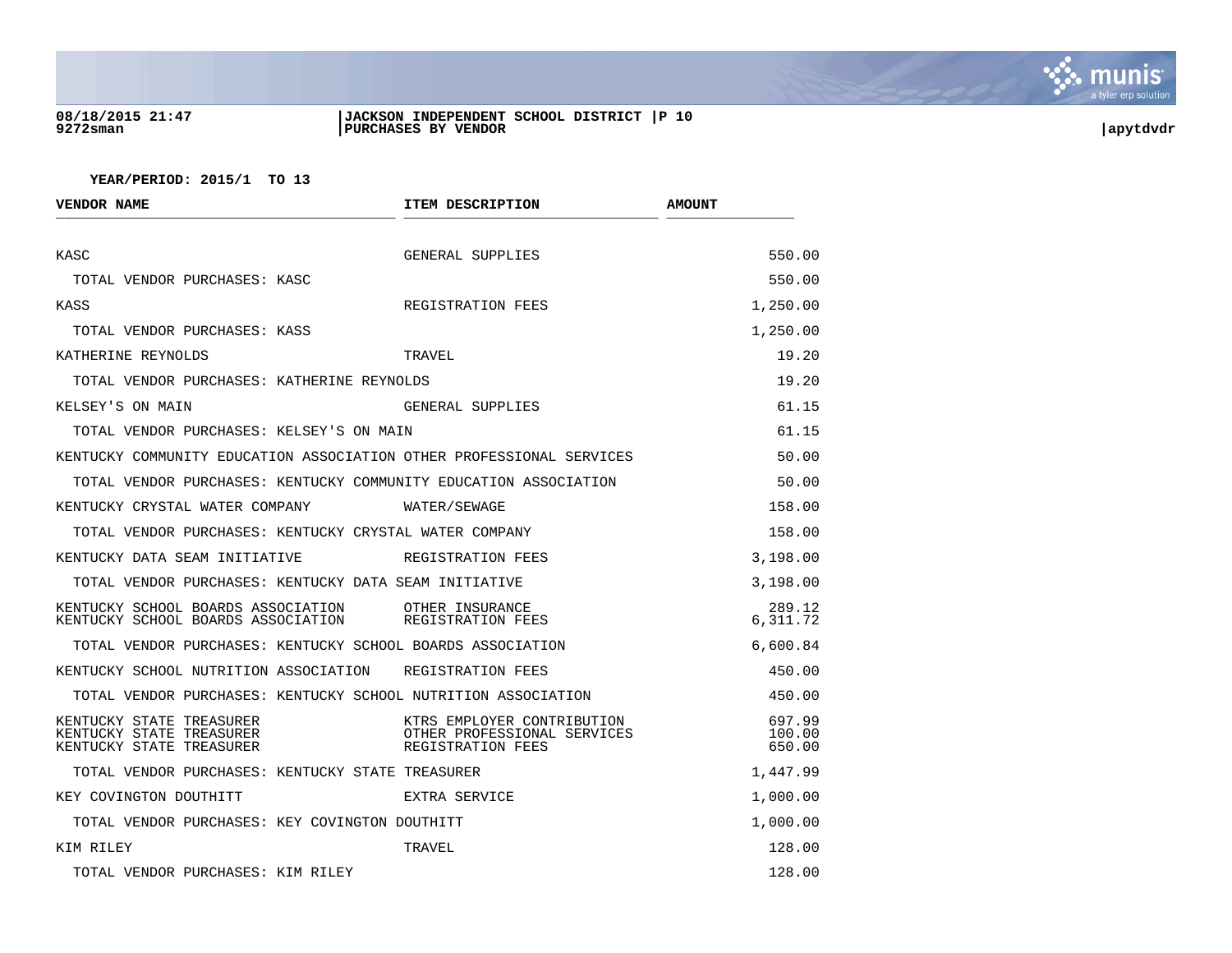

### **08/18/2015 21:47 |JACKSON INDEPENDENT SCHOOL DISTRICT |P 11 9272sman |PURCHASES BY VENDOR |apytdvdr**

| <b>VENDOR NAME</b>                               | ITEM DESCRIPTION                               | <b>AMOUNT</b>      |
|--------------------------------------------------|------------------------------------------------|--------------------|
| KPS SALES, LLC                                   | DIESEL FUEL                                    | 13,804.59          |
| TOTAL VENDOR PURCHASES: KPS SALES, LLC           |                                                | 13,804.59          |
| KSBIT<br>KSBIT                                   | KSBA UNEMPLOYMENT INSURANCE<br>OTHER INSURANCE | 6,516.50<br>275.80 |
| TOTAL VENDOR PURCHASES: KSBIT                    |                                                | 6,792.30           |
| KVEC                                             | REGISTRATION FEES                              | 2,800.00           |
| TOTAL VENDOR PURCHASES: KVEC                     |                                                | 2,800.00           |
| KY PRIDE BOWL LEAGUE                             | REGISTRATION FEES                              | 450.00             |
| TOTAL VENDOR PURCHASES: KY PRIDE BOWL LEAGUE     |                                                | 450.00             |
| KY STATE TREASURER                               | REGISTRATION FEES                              | 110.00             |
| TOTAL VENDOR PURCHASES: KY STATE TREASURER       |                                                | 110.00             |
| KYLE LIVELY                                      | REGISTRATION FEES                              | 1,225.00           |
| TOTAL VENDOR PURCHASES: KYLE LIVELY              |                                                | 1,225.00           |
| KYSTE                                            | REGISTRATION FEES                              | 160.00             |
| TOTAL VENDOR PURCHASES: KYSTE                    |                                                | 160.00             |
| LIBERTY MUTUAL INSURANCE                         | OTHER INSURANCE                                | 32,450.00          |
| TOTAL VENDOR PURCHASES: LIBERTY MUTUAL INSURANCE |                                                | 32,450.00          |
| LUCY LOVELY                                      | TRAVEL                                         | 19.20              |
| TOTAL VENDOR PURCHASES: LUCY LOVELY              |                                                | 19.20              |
| MELISSA HENSON LITTLE<br>MELISSA HENSON LITTLE   | GENERAL SUPPLIES<br>TRAVEL                     | 251.61<br>326.40   |
| TOTAL VENDOR PURCHASES: MELISSA HENSON LITTLE    |                                                | 578.01             |
| MICHAEL MAGGARD                                  | FOOD                                           | 94.75              |
| TOTAL VENDOR PURCHASES: MICHAEL MAGGARD          |                                                | 94.75              |
| MICHAEL TAULBEE                                  | EXTRA SERVICE                                  | 1,200.00           |
| TOTAL VENDOR PURCHASES: MICHAEL TAULBEE          |                                                | 1,200.00           |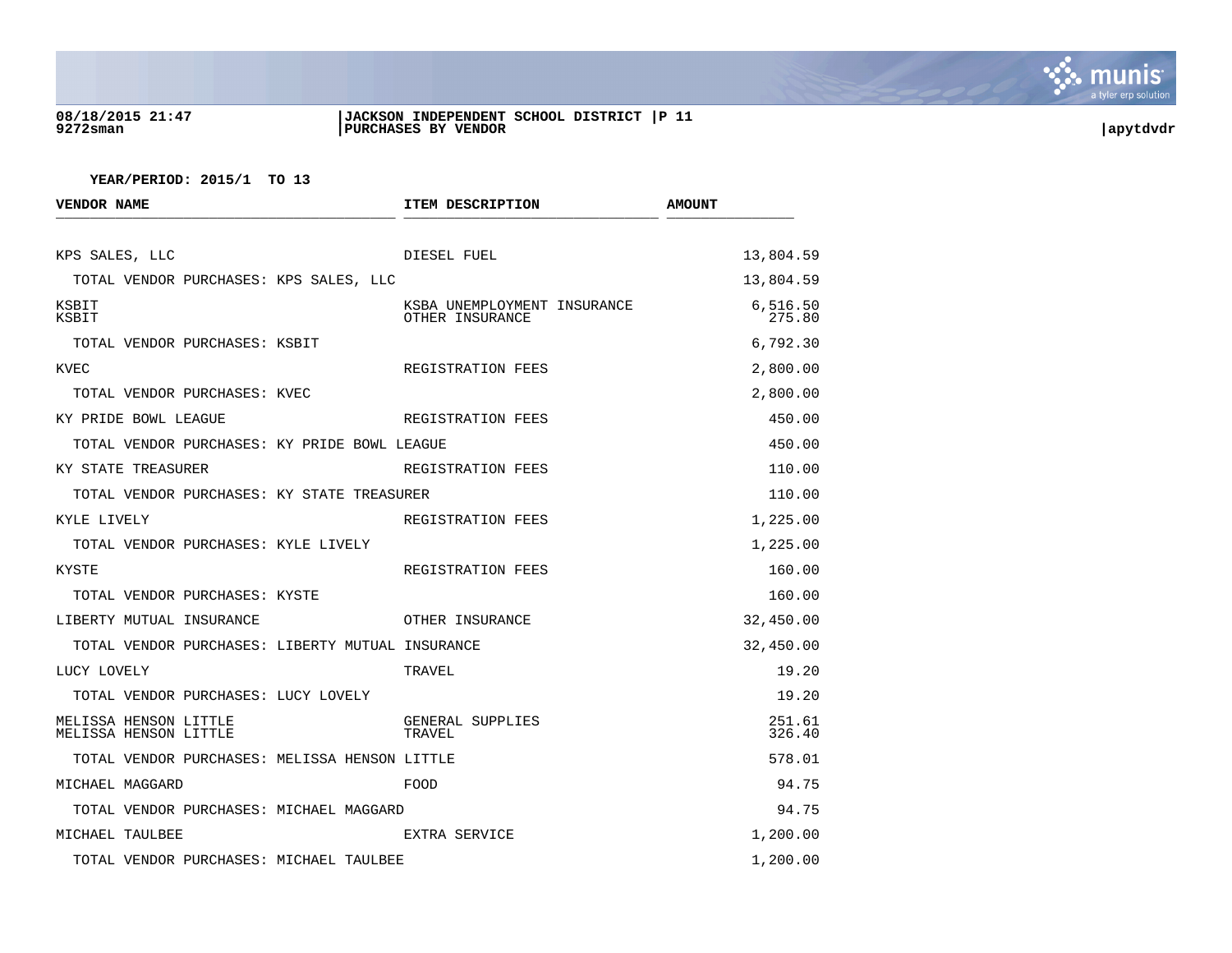

### **08/18/2015 21:47 |JACKSON INDEPENDENT SCHOOL DISTRICT |P 12 9272sman |PURCHASES BY VENDOR |apytdvdr**

| <b>VENDOR NAME</b>                                                   | ITEM DESCRIPTION                                                                                             | <b>AMOUNT</b>                          |
|----------------------------------------------------------------------|--------------------------------------------------------------------------------------------------------------|----------------------------------------|
| MINMOR INDUSTRIES, LLC                                               | GENERAL SUPPLIES                                                                                             | 363.00                                 |
| TOTAL VENDOR PURCHASES: MINMOR INDUSTRIES, LLC                       |                                                                                                              | 363.00                                 |
| MITCHELL CLAIR<br>MITCHELL CLAIR                                     | GENERAL SUPPLIES<br>TRAVEL                                                                                   | 50.00<br>51.20                         |
| TOTAL VENDOR PURCHASES: MITCHELL CLAIR                               |                                                                                                              | 101.20                                 |
| MONTICELLO BANKING CO.                                               | INTEREST                                                                                                     | 2,187.81                               |
| TOTAL VENDOR PURCHASES: MONTICELLO BANKING CO.                       |                                                                                                              | 2,187.81                               |
| MOREHEAD STATE UNIVERSITY<br>MOREHEAD STATE UNIVERSITY               | GENERAL SUPPLIES<br>OTHER                                                                                    | 1,000.00<br>75.00                      |
| TOTAL VENDOR PURCHASES: MOREHEAD STATE UNIVERSITY                    |                                                                                                              | 1,075.00                               |
| NORTHWEST EVALUATION ASSOCIATION<br>NORTHWEST EVALUATION ASSOCIATION | OTHER<br>TESTS                                                                                               | 3,645.00<br>1,150.00                   |
| TOTAL VENDOR PURCHASES: NORTHWEST EVALUATION ASSOCIATION             |                                                                                                              | 4,795.00                               |
| OFFICE DEPOT<br>OFFICE DEPOT<br>OFFICE DEPOT<br>OFFICE DEPOT         | COMPUTERS & RELATED EQUIPMENT<br>EOUIPMENT REPAIR & MAINT<br>GENERAL SUPPLIES<br>SUPPLIES-TECHNOLOGY RELATED | 383.96<br>124.99<br>3,306.35<br>429.98 |
| TOTAL VENDOR PURCHASES: OFFICE DEPOT                                 |                                                                                                              | 4,245.28                               |
| ONE CALL NOW                                                         | REGISTRATION FEES                                                                                            | 565.79                                 |
| TOTAL VENDOR PURCHASES: ONE CALL NOW                                 |                                                                                                              | 565.79                                 |
| ORECK COMMERCIAL SALES<br>ORECK COMMERCIAL SALES                     | GENERAL SUPPLIES<br>INSTRUCTIONAL EOUIPMENT                                                                  | 102.35<br>588.00                       |
| TOTAL VENDOR PURCHASES: ORECK COMMERCIAL SALES                       |                                                                                                              | 690.35                                 |
| ORKIN EXTERMINATING CO., INC.                                        | OTHER UTILITIES                                                                                              | 1,740.97                               |
| TOTAL VENDOR PURCHASES: ORKIN EXTERMINATING CO., INC.                |                                                                                                              | 1,740.97                               |
| ORKIN, INC                                                           | OTHER PROFESSIONAL SERVICES                                                                                  | 219.33                                 |
| TOTAL VENDOR PURCHASES: ORKIN, INC                                   |                                                                                                              | 219.33                                 |
| OWSLEY CO. BOARD OF EDUCATION TEES REGISTRATION FEES                 |                                                                                                              | 115.00                                 |
| TOTAL VENDOR PURCHASES: OWSLEY CO. BOARD OF EDUCATION                |                                                                                                              | 115.00                                 |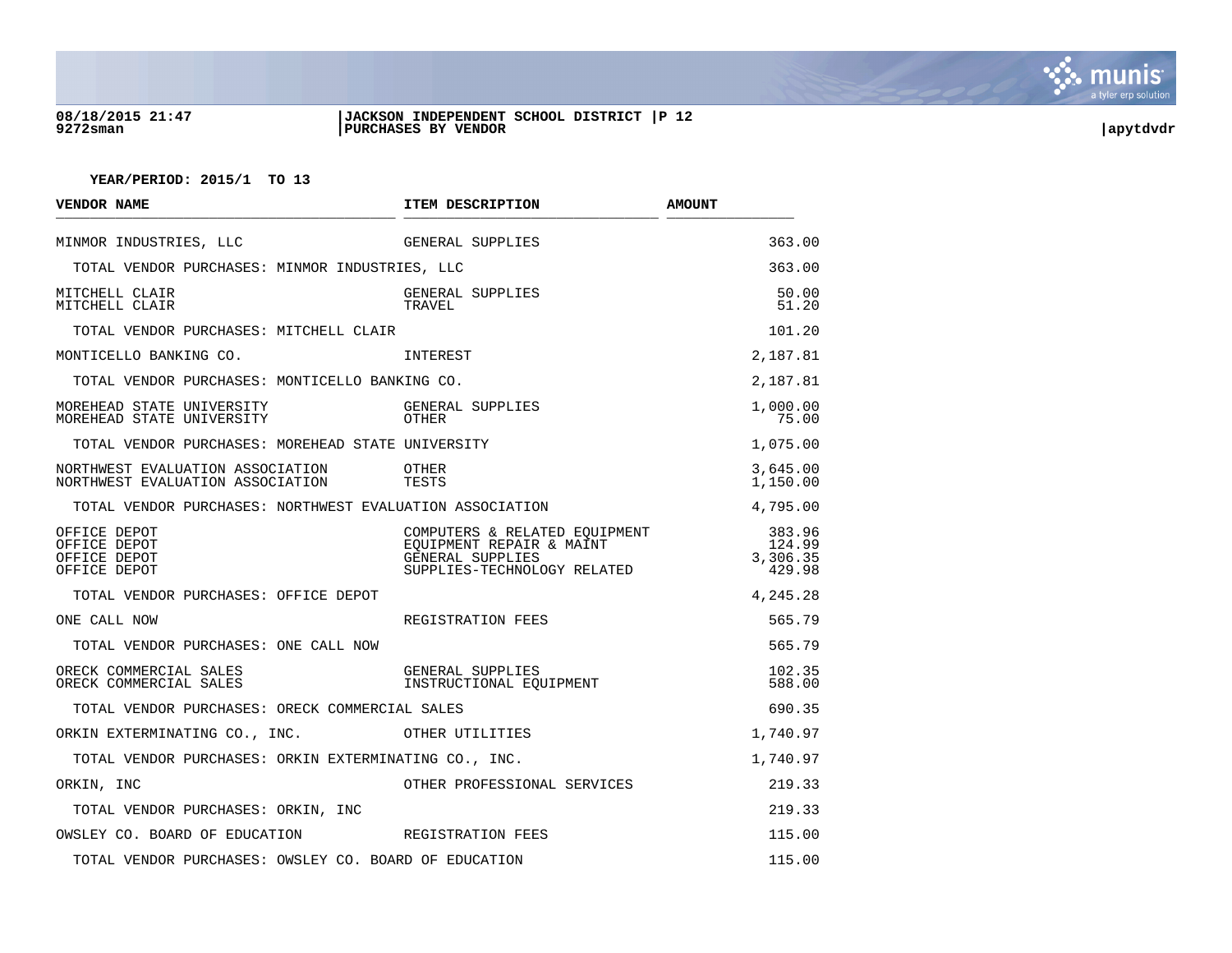

## **08/18/2015 21:47 |JACKSON INDEPENDENT SCHOOL DISTRICT |P 13 9272sman |PURCHASES BY VENDOR |apytdvdr**

| <b>VENDOR NAME</b>                                                 | ITEM DESCRIPTION                            | <b>AMOUNT</b>         |
|--------------------------------------------------------------------|---------------------------------------------|-----------------------|
| PACIFIC BUILDING SUPPLY<br>PACIFIC BUILDING SUPPLY                 | <b>BUILDINGS</b><br>GENERAL SUPPLIES        | 14.99<br>28.64        |
| TOTAL VENDOR PURCHASES: PACIFIC BUILDING SUPPLY                    |                                             | 43.63                 |
| PARENT-TEACHER STORE                                               | GENERAL SUPPLIES                            | 1,092.62              |
| TOTAL VENDOR PURCHASES: PARENT-TEACHER STORE                       |                                             | 1,092.62              |
| PATRICIA ROBINSON                                                  | TRAVEL                                      | 67.20                 |
| TOTAL VENDOR PURCHASES: PATRICIA ROBINSON                          |                                             | 67.20                 |
| PEARSON EDUCATION NCS PEARSON iNC.                                 | TESTS                                       | 2,484.18              |
| TOTAL VENDOR PURCHASES: PEARSON EDUCATION NCS PEARSON iNC.         |                                             | 2,484.18              |
| PITNEY BOWES                                                       | GENERAL SUPPLIES                            | 2,771.52              |
| TOTAL VENDOR PURCHASES: PITNEY BOWES                               |                                             | 2,771.52              |
| POMEROY COMPUTER RESOURCES, INC<br>POMEROY COMPUTER RESOURCES, INC | <b>BUILDINGS</b><br>INSTRUCTIONAL EQUIPMENT | 10,000.00<br>8,345.30 |
| TOTAL VENDOR PURCHASES: POMEROY COMPUTER RESOURCES, INC            |                                             | 18,345.30             |
| PROTEK SECURITY & FIRE SYSTEMS                                     | OTHER PROFESSIONAL SERVICES                 | 3,700.00              |
| TOTAL VENDOR PURCHASES: PROTEK SECURITY & FIRE SYSTEMS             |                                             | 3,700.00              |
| PSAT/NMSOT                                                         | TESTS                                       | 280.00                |
| TOTAL VENDOR PURCHASES: PSAT/NMSQT                                 |                                             | 280.00                |
| PUBLIC GAS COMPANY                                                 | OTHER UTILITIES                             | 4,374.14              |
| TOTAL VENDOR PURCHASES: PUBLIC GAS COMPANY                         |                                             | 4,374.14              |
| PURCHASE POWER                                                     | POSTAGE & PO BOX RENT                       | 719.98                |
| TOTAL VENDOR PURCHASES: PURCHASE POWER                             |                                             | 719.98                |
| PURCHASE POWER PP                                                  | POSTAGE & PO BOX RENT                       | 600.00                |
| TOTAL VENDOR PURCHASES: PURCHASE POWER PP                          |                                             | 600.00                |
| REBECCA STRONG                                                     | EXTRA SERVICE                               | 800.00                |
| TOTAL VENDOR PURCHASES: REBECCA STRONG                             |                                             | 800.00                |
| RENAISSANCE LEARNING, INC.                                         | GENERAL SUPPLIES                            | 3,823.00              |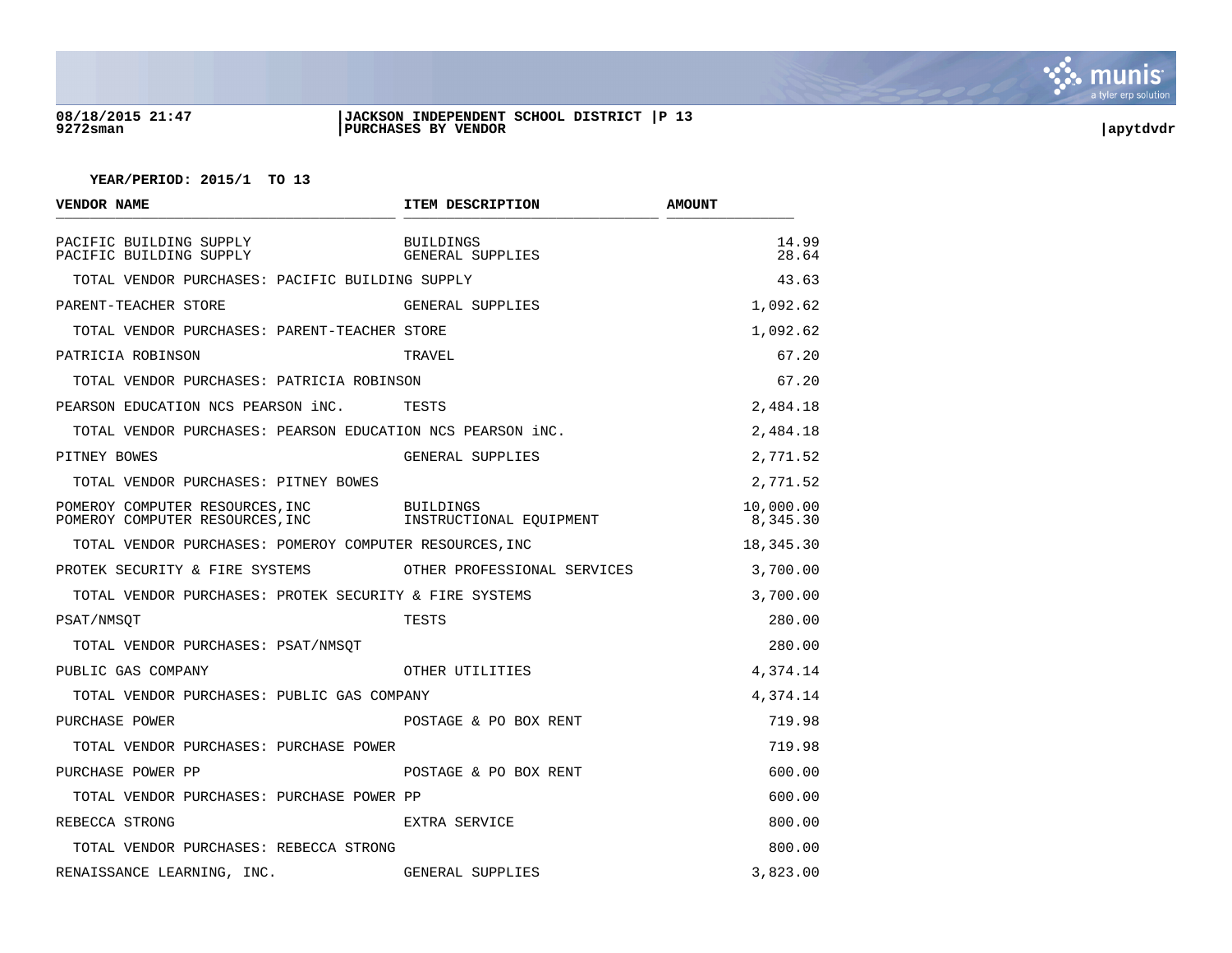

## **08/18/2015 21:47 |JACKSON INDEPENDENT SCHOOL DISTRICT |P 14 9272sman |PURCHASES BY VENDOR |apytdvdr**

| <b>VENDOR NAME</b>                                          | ITEM DESCRIPTION                                      | <b>AMOUNT</b>              |
|-------------------------------------------------------------|-------------------------------------------------------|----------------------------|
| TOTAL VENDOR PURCHASES: RENAISSANCE LEARNING, INC.          |                                                       | 3,823.00                   |
| RICKEY EUGENE BARNETT                                       | EXTRA SERVICE                                         | 800.00                     |
| TOTAL VENDOR PURCHASES: RICKEY EUGENE BARNETT               |                                                       | 800.00                     |
| RIDGEWAY DISTRIBUTORS, INC.                                 | VEHICLE REPAIR & MAINT                                | 651.56                     |
| TOTAL VENDOR PURCHASES: RIDGEWAY DISTRIBUTORS, INC.         |                                                       | 651.56                     |
| ROSSTARRANT ARCHITECTS                                      | REGISTRATION FEES                                     | 1,108.00                   |
| TOTAL VENDOR PURCHASES: ROSSTARRANT ARCHITECTS              |                                                       | 1,108.00                   |
| SANDRA GABBARD                                              | GENERAL SUPPLIES                                      | 108.80                     |
| TOTAL VENDOR PURCHASES: SANDRA GABBARD                      |                                                       | 108.80                     |
| SANDRA MANNS                                                | GENERAL SUPPLIES                                      | 72.20                      |
| TOTAL VENDOR PURCHASES: SANDRA MANNS                        |                                                       | 72.20                      |
| SARAH WOLFE-TRENT<br>SARAH WOLFE-TRENT<br>SARAH WOLFE-TRENT | GENERAL SUPPLIES<br>INSTRUCTIONAL EOUIPMENT<br>TRAVEL | 150.00<br>211.69<br>120.80 |
| TOTAL VENDOR PURCHASES: SARAH WOLFE-TRENT                   |                                                       | 482.49                     |
| SCHOLASTIC, INC.                                            | OTHER                                                 | 1,099.74                   |
| TOTAL VENDOR PURCHASES: SCHOLASTIC, INC.                    |                                                       | 1,099.74                   |
| SCHOOL SPECIALTY INC.                                       | GENERAL SUPPLIES                                      | 170.91                     |
| TOTAL VENDOR PURCHASES: SCHOOL SPECIALTY INC.               |                                                       | 170.91                     |
| SCHOOLSIN                                                   | INSTRUCTIONAL EOUIPMENT                               | 624.80                     |
| TOTAL VENDOR PURCHASES: SCHOOLSIN                           |                                                       | 624.80                     |
| SCOTT HOLLAN                                                | EXTRA SERVICE                                         | 1,200.00                   |
| TOTAL VENDOR PURCHASES: SCOTT HOLLAN                        |                                                       | 1,200.00                   |
| SENECA INSURANCE CO.                                        | WORKMENS COMPENSATION                                 | 13,825.00                  |
| TOTAL VENDOR PURCHASES: SENECA INSURANCE CO.                |                                                       | 13,825.00                  |
| SHUMAKER'S INC.                                             | GENERAL SUPPLIES                                      | 49.00                      |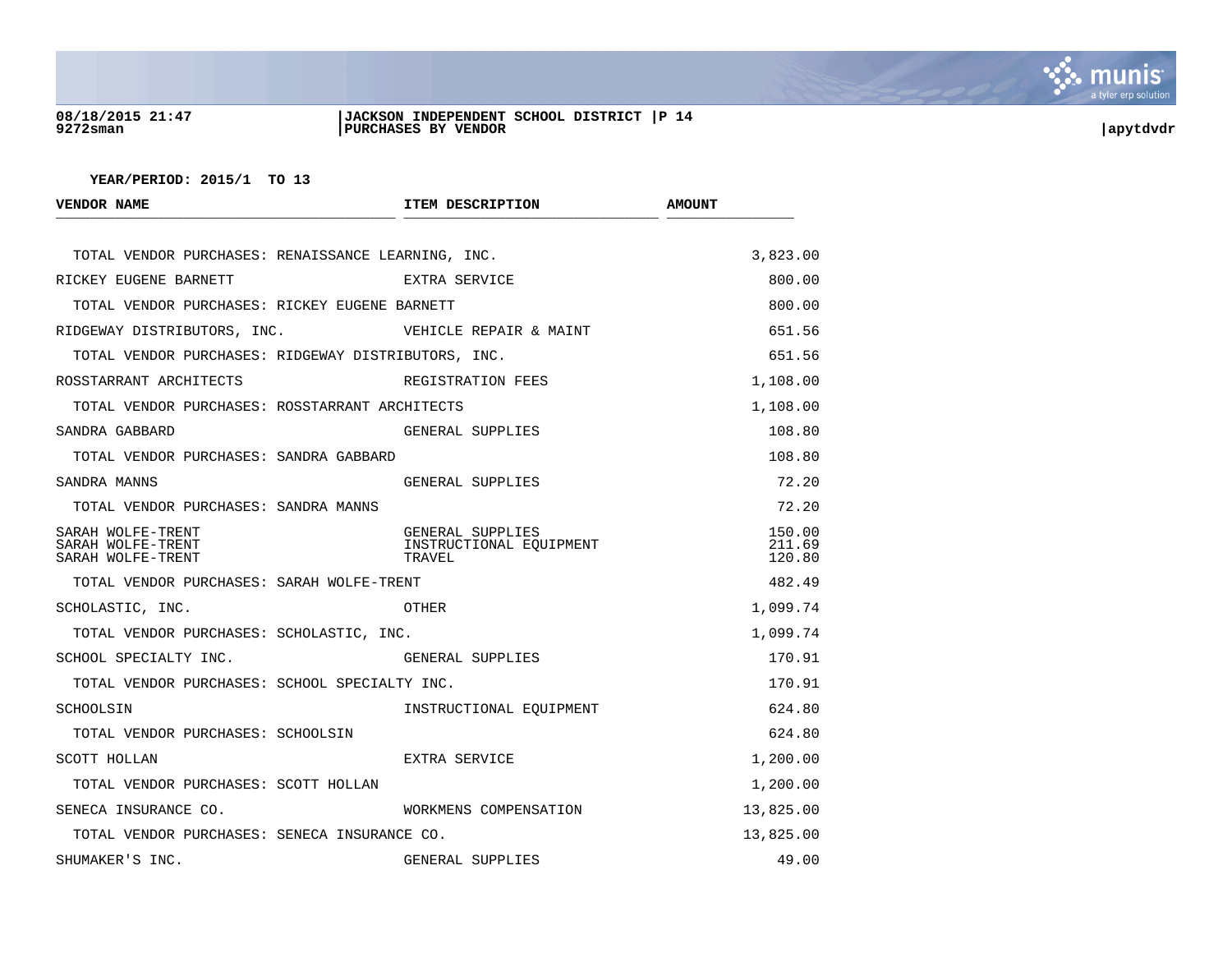

## **08/18/2015 21:47 |JACKSON INDEPENDENT SCHOOL DISTRICT |P 15 9272sman |PURCHASES BY VENDOR |apytdvdr**

| <b>VENDOR NAME</b>                                   | ITEM DESCRIPTION           | <b>AMOUNT</b> |
|------------------------------------------------------|----------------------------|---------------|
| TOTAL VENDOR PURCHASES: SHUMAKER'S INC.              |                            | 49.00         |
| SIMPLEXGRINNELL                                      | EOUIPMENT REPAIR & MAINT   | 263.10        |
| TOTAL VENDOR PURCHASES: SIMPLEXGRINNELL              |                            | 263.10        |
| SOUTHERN BELLE DAIRY FOODS                           | FOOD                       | 3,124.45      |
| TOTAL VENDOR PURCHASES: SOUTHERN BELLE DAIRY FOODS   |                            | 3,124.45      |
| STACY LINN                                           | TRAVEL                     | 192.64        |
| TOTAL VENDOR PURCHASES: STACY LINN                   |                            | 192.64        |
| STEMFINITY                                           | GENERAL SUPPLIES           | 11,366.06     |
| TOTAL VENDOR PURCHASES: STEMFINITY                   |                            | 11,366.06     |
| STEPHANIE MINIX                                      | TRAVEL                     | 32.00         |
| TOTAL VENDOR PURCHASES: STEPHANIE MINIX              |                            | 32.00         |
| STOUT PRINTING INC.                                  | GENERAL SUPPLIES           | 858.00        |
| TOTAL VENDOR PURCHASES: STOUT PRINTING INC.          |                            | 858.00        |
| SUGAR CAMP GOLF CLUB                                 | REGISTRATION FEES          | 800.00        |
| TOTAL VENDOR PURCHASES: SUGAR CAMP GOLF CLUB         |                            | 800.00        |
| SUMMERS, MCCRARY&SPARKS, PSC                         | AUDITING SERVICES          | 7,000.00      |
| TOTAL VENDOR PURCHASES: SUMMERS, MCCRARY&SPARKS, PSC |                            | 7,000.00      |
| SYLVIA HAVICUS                                       | KTRS EMPLOYER CONTRIBUTION | 890.36        |
| TOTAL VENDOR PURCHASES: SYLVIA HAVICUS               |                            | 890.36        |
| TEACHING STRATEGIES, INC                             | TESTS                      | 106.16        |
| TOTAL VENDOR PURCHASES: TEACHING STRATEGIES, INC     |                            | 106.16        |
| TEACHSCAPE, INC.                                     | REGISTRATION FEES          | 99.00         |
| TOTAL VENDOR PURCHASES: TEACHSCAPE, INC.             |                            | 99.00         |
| TERRY WATTS                                          | TRAVEL                     | 57.60         |
| TOTAL VENDOR PURCHASES: TERRY WATTS                  |                            | 57.60         |
| TEXAS INSTRUMENTS                                    | REGISTRATION FEES          | 350.00        |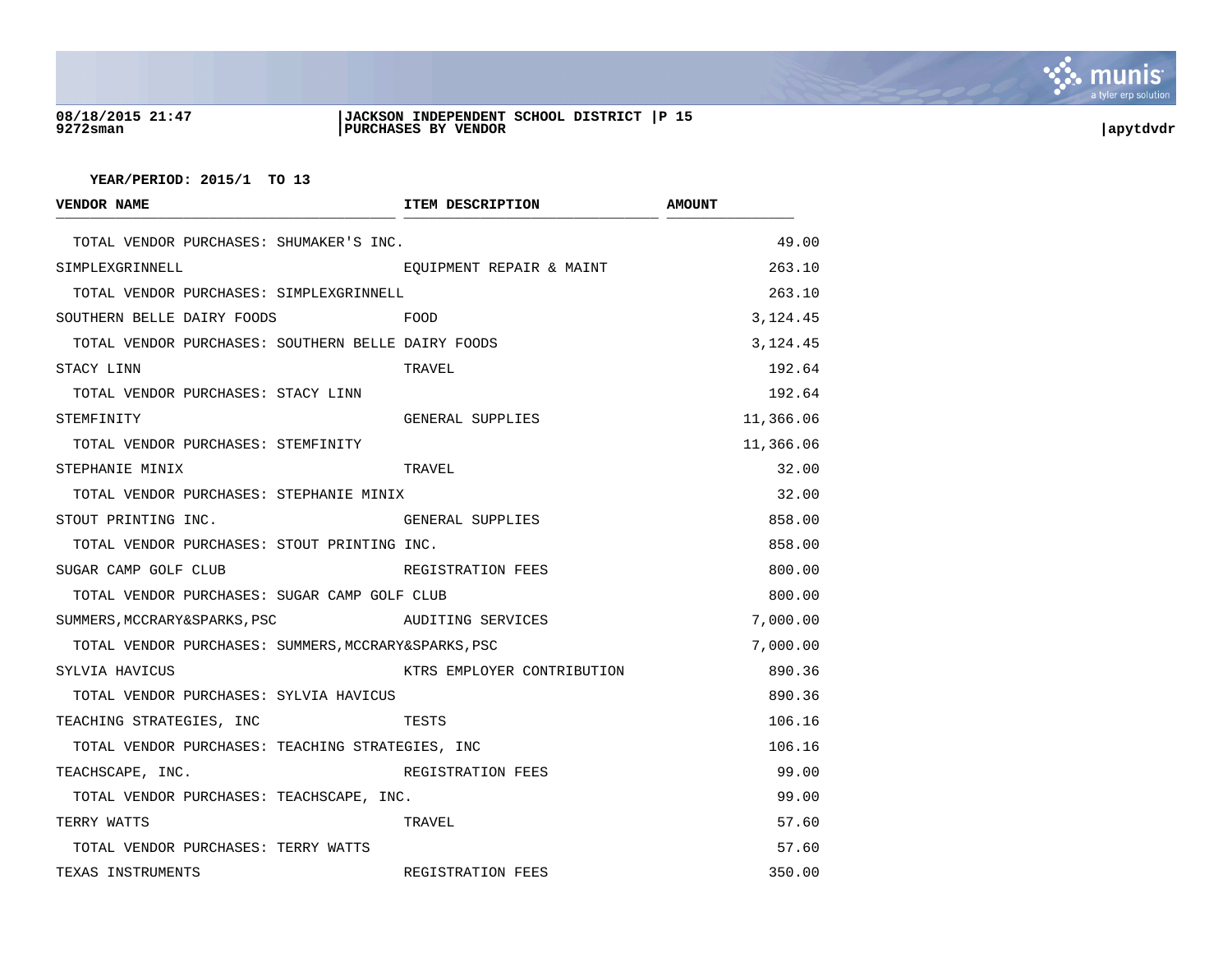

## **08/18/2015 21:47 |JACKSON INDEPENDENT SCHOOL DISTRICT |P 16 9272sman |PURCHASES BY VENDOR |apytdvdr**

| <b>VENDOR NAME</b>                                                                                                       | ITEM DESCRIPTION                                                                                                                                                                                                                                              | <b>AMOUNT</b>                                                                                                                  |
|--------------------------------------------------------------------------------------------------------------------------|---------------------------------------------------------------------------------------------------------------------------------------------------------------------------------------------------------------------------------------------------------------|--------------------------------------------------------------------------------------------------------------------------------|
| TOTAL VENDOR PURCHASES: TEXAS INSTRUMENTS                                                                                |                                                                                                                                                                                                                                                               | 350.00                                                                                                                         |
| THE COLLEGE BOARD                                                                                                        | TESTS                                                                                                                                                                                                                                                         | 12.00                                                                                                                          |
| TOTAL VENDOR PURCHASES: THE COLLEGE BOARD                                                                                |                                                                                                                                                                                                                                                               | 12.00                                                                                                                          |
| TREMCO/WTI                                                                                                               | OTHER REPAIRS AND MAINTENANCE                                                                                                                                                                                                                                 | 2,500.00                                                                                                                       |
| TOTAL VENDOR PURCHASES: TREMCO/WTI                                                                                       |                                                                                                                                                                                                                                                               | 2,500.00                                                                                                                       |
| TYLER BUSINESS FORMS                                                                                                     | GENERAL SUPPLIES                                                                                                                                                                                                                                              | 752.39                                                                                                                         |
| TOTAL VENDOR PURCHASES: TYLER BUSINESS FORMS                                                                             |                                                                                                                                                                                                                                                               | 752.39                                                                                                                         |
| TYLER TECHNOLOGIES, INC.<br>TYLER TECHNOLOGIES, INC.                                                                     | GENERAL SUPPLIES<br>SUPPLIES-TECHNOLOGY RELATED                                                                                                                                                                                                               | 81.83<br>3,837.60                                                                                                              |
| TOTAL VENDOR PURCHASES: TYLER TECHNOLOGIES, INC.                                                                         |                                                                                                                                                                                                                                                               | 3,919.43                                                                                                                       |
| UK CONFUCIUS INSTITUTE                                                                                                   | EXTRA SERVICE                                                                                                                                                                                                                                                 | 8,000.00                                                                                                                       |
| TOTAL VENDOR PURCHASES: UK CONFUCIUS INSTITUTE                                                                           |                                                                                                                                                                                                                                                               | 8,000.00                                                                                                                       |
| UNIVERSITY OF KENTUCKY<br>UNIVERSITY OF KENTUCKY                                                                         | OTHER<br>OTHER PROFESSIONAL SERVICES                                                                                                                                                                                                                          | 2,788.96<br>21,850.04                                                                                                          |
| TOTAL VENDOR PURCHASES: UNIVERSITY OF KENTUCKY                                                                           |                                                                                                                                                                                                                                                               | 24,639.00                                                                                                                      |
| <b>UPS</b><br><b>UPS</b>                                                                                                 | GENERAL SUPPLIES<br>POSTAGE & PO BOX RENT                                                                                                                                                                                                                     | 18.65<br>15.77                                                                                                                 |
| TOTAL VENDOR PURCHASES: UPS                                                                                              |                                                                                                                                                                                                                                                               | 34.42                                                                                                                          |
| VIP FUELS, LLC                                                                                                           | DIESEL FUEL                                                                                                                                                                                                                                                   | 3,347.82                                                                                                                       |
| TOTAL VENDOR PURCHASES: VIP FUELS, LLC                                                                                   |                                                                                                                                                                                                                                                               | 3,347.82                                                                                                                       |
| VISA<br><b>VISA</b><br>VISA<br>VISA<br>VISA<br>VISA<br><b>VISA</b><br><b>VISA</b><br><b>VISA</b><br>VISA<br>VISA<br>VISA | COMPUTERS & RELATED EQUIPMENT 2,443.85<br>---- KEPAIR & MAINT<br>FURNITURE & FIXTURES<br>GENERAL SUPPLIES<br>INSTRUCTIONAL EQUIPMENT<br>OTHER<br>ONSTAGE & PO BOX RENT<br>REGISTOR<br>REGISTRATION FEES<br>SUPPLIES-TECHNOLOGY RELATED<br>TELEPHONE<br>TRAVEL | 230.93<br>927.62<br>276.52<br>10,115.48<br>2,468.91<br>2,468.91<br>859.46<br>16.73<br>4,141.14<br>333.70<br>791.70<br>6,250.38 |